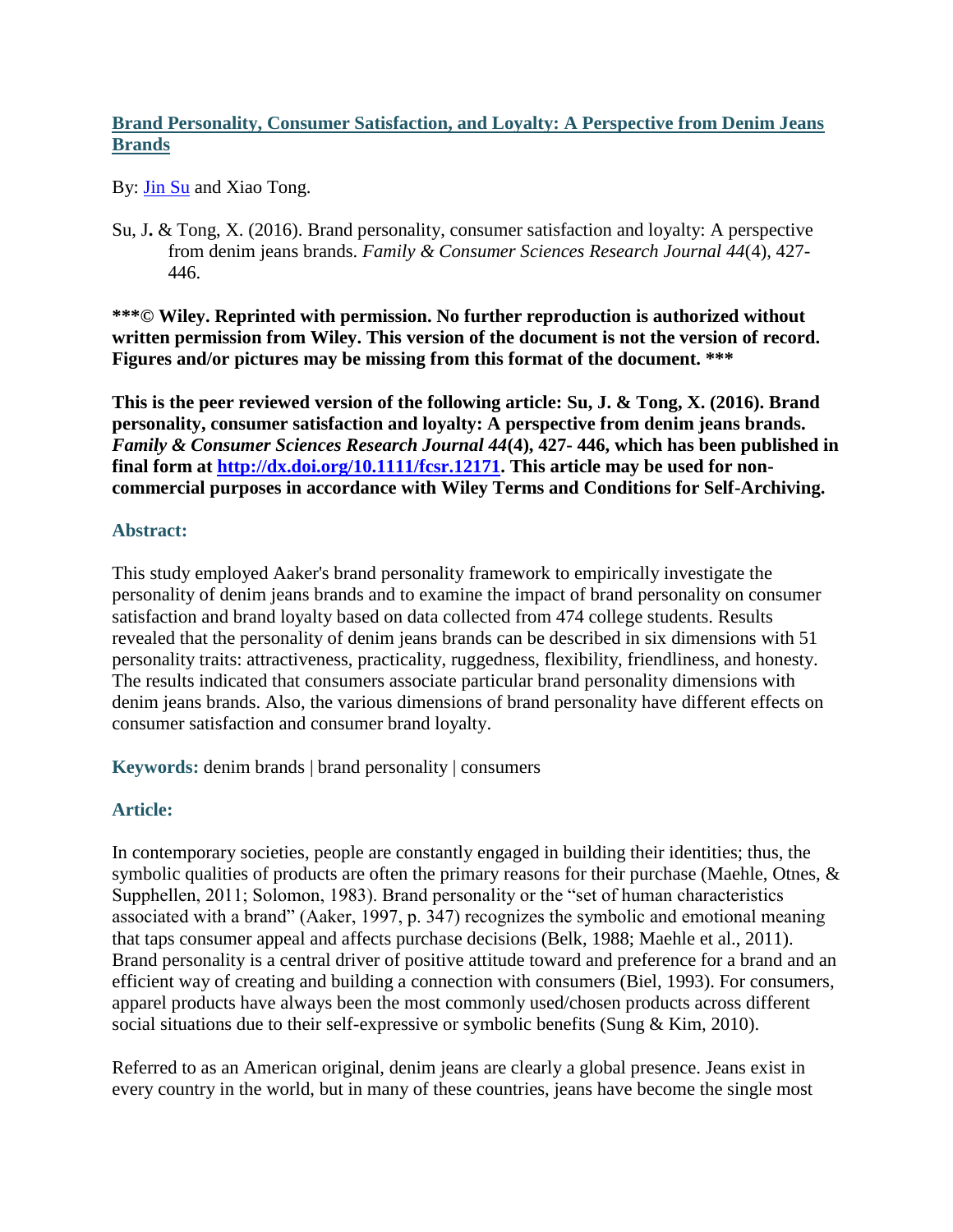common form of everyday attire. At any given moment, more than half the world will be wearing this single textile (Miller, 2010; Miller & Woodward, 2007). The average woman in the United States owns 8.3 pairs of jeans and over half of the adults in the U.K. "usually" wear jeans (Miller & Woodward, 2007). The symbolic meanings of denim jeans have evolved from the initial utilitarian purposes of durable work clothes to a fashionable commodity associated with the youth culture and a means of cultural expression, further to status symbols with the emergence of designer brands (Gordon, 1991; Rahman, 2011). Denim jeans carry more implications about the American consumers than anything else we consume (Sullivan, 2006). They connect intimacy and personalization to ubiquity in a manner that is perhaps unique, even within the genre of clothing (Miller & Woodward, 2007). Therefore, consumers often use jeans to create, reinforce, and communicate their self-concepts and build meaningful consumer–brand relationships.

The purpose of this study was to identify the brand personality scale for denim jeans brands and to conceptualize and empirically investigate the impact of brand personality on key dependent variables in consumer behavior. This study will contribute to the literature in several ways. First, this research builds on and contributes to previous brand personality literature by studying brand personality within a specific area of investigation. The Brand Personality Scale (BPS) developed by Aaker (1997) explains the way American consumers perceive brands across symbolic and utilitarian product and service categories. Aaker's BPS measures brand personality on an aggregate level across multiple brands of different product categories.

However, recent research shows there is evidence of the advantages of focusing on a specific area of application in brand personality research. That would be the more exact semantics of items, facets, and dimensions, directly related to the area investigated (Valette-Florence & De Barnier, 2013). With the long history and the rich cultural background, with feelings of authenticity and Americanness, denim jeans have evolved as the most ubiquitous fashionable apparel products (Gordon, 1991; Miller & Woodward, 2011). Symbolic and self-expressive values associated with denim jeans brands are key motivations behind purchasing denim jeans products (Gordon, 1991; Wu & Delong, 2006). Little is known about consumers' perceptions of denim jeans from brand personality perspective. Motivated by the recent studies that argued for creating an appropriate scale and specific personality traits in particular sectors (Kaplan, Yurt, Guneri, & Kurtulus, 2010; Kim, Baek, & Martin, 2010; Tong & Su, 2014; Valette-Florence & De Barnier, 2013), we seek to define brand personality measurement scale adapted to denim jeans brands. Therefore, the study is clearly in line with the recent research on brand personality.

Second, the study empirically investigates the relational consequences of brand personality. More specifically, this research conceptually links two streams of research and examines the personality structure of denim jeans brands and the impact of various dimensions of denim jeans brand personality on two dependent variables: consumer satisfaction and consumer brand loyalty. Despite the importance of the brand personality construct in marketing research, there is a dearth of research that empirically demonstrates the utility of developing a strong, positive brand personality, that is, the effect that brand personality will have on consumer-related outcomes (Su & Tong, 2015; Sung & Kim, 2010).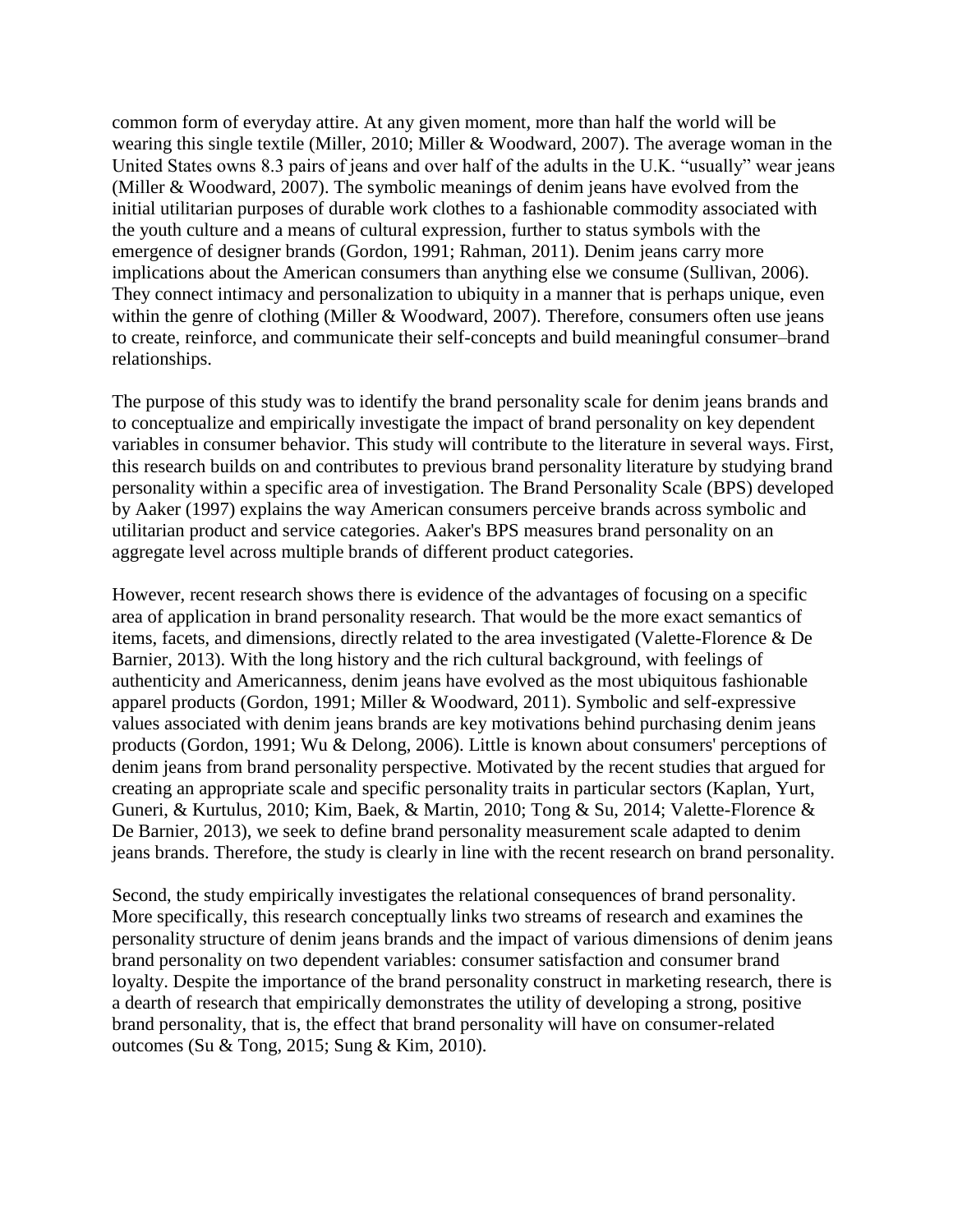Limited research has empirically examined the determinant roles of various dimensions of the brand personality construct in consumers' behavior. Thus, this study proposes a theoretical model including brand personality, consumer satisfaction, and consumer brand loyalty and empirically investigates the effects of brand personality dimensions on consumer satisfaction and brand loyalty in the context of denim jeans brands. To the best of our knowledge, no study has examined the influence of various dimensions of brand personality on consumer satisfaction and brand loyalty in the textile and apparel industry.

## **Theoretical Background**

## **Brand Personality**

Previous studies have asserted that consumers find it natural to build relationships with brands (Fournier, 1998) and to imbue them with different personality characteristics, such as "active" or "confident." Thus, the symbolic and emotional use of brands is possible (Aaker, 1997; Plummer, 2000; Tong & Su, 2014). The concept of brand personality in the literature recognizes the use of human descriptors to portray brands (Freling & Forbes, 2005; Geuens, Weijters, & De Wulf, 2009; Maehle et al., 2011; Plummer, 2000). More formally, the most widely cited definition of brand personality is the following: "the set of human characteristics associated with a brand" (Aaker, 1997, p. 347).

Previous literature suggests that consumers often use brands to create, reinforce, and communicate their self-concepts (Belk, 1988; Sirgy, 1982). Brand personality enables consumers to identify themselves with a brand and to express their own personality through the brand, as individuals tend to consider possessions to be part of their "self" and consumers treat the personality of the brand as a reflection and an extension of their own personalities (Belk, 1988; Maehle et al., 2011). Consumers have a higher preference for brands that they perceive to possess a personality that reflects their self-identity (Sirgy, 1982). Researchers have suggested that numerous benefits may accrue to brands with strong, positive brand personalities. A favorable brand personality is thought to increase consumer preference and usage (Sirgy, 1982), increase emotions in consumers (Biel, 1993), increase levels of trust and loyalty (Brakus, Schmitt, & Zarantonello, 2009; Fournier, 1998; Louis & Lombart, 2010; Sung & Kim, 2010), and provide a basis for product differentiation (Aaker, 1996; Arora & Stoner, 2009; Freling & Forbes, 2005).

Aaker (1997) developed a 42-item measurement scale called the BPS and identified five distinct personality dimensions (Excitement, Sincerity, Competence, Sophistication, and Ruggedness) that are associated with brands across symbolic and utilitarian product and service categories. All of the analyses by Aaker (1997) and many later brand personality studies (Aaker, Benet-Martínez, & Garolera, 2001; Bosnjak, Bochmann, & Hufschmidt, 2007; Geuens et al., 2009; Milas & Mlačić, 2007; Sung & Tinkham, 2005) measured brand personality on an aggregate level across multiple brands of a wide variety of product categories. However, studies have suggested that personality perceptions may vary by product category and different settings and that specific brand personality dimensions are associated with particular product categories or sectors (Arora & Stoner, 2009; Kim et al., 2010; Tong & Su, 2014; Valette-Florence & De Barnier, 2013). As the most ubiquitous fashionable apparel products with rich symbolic and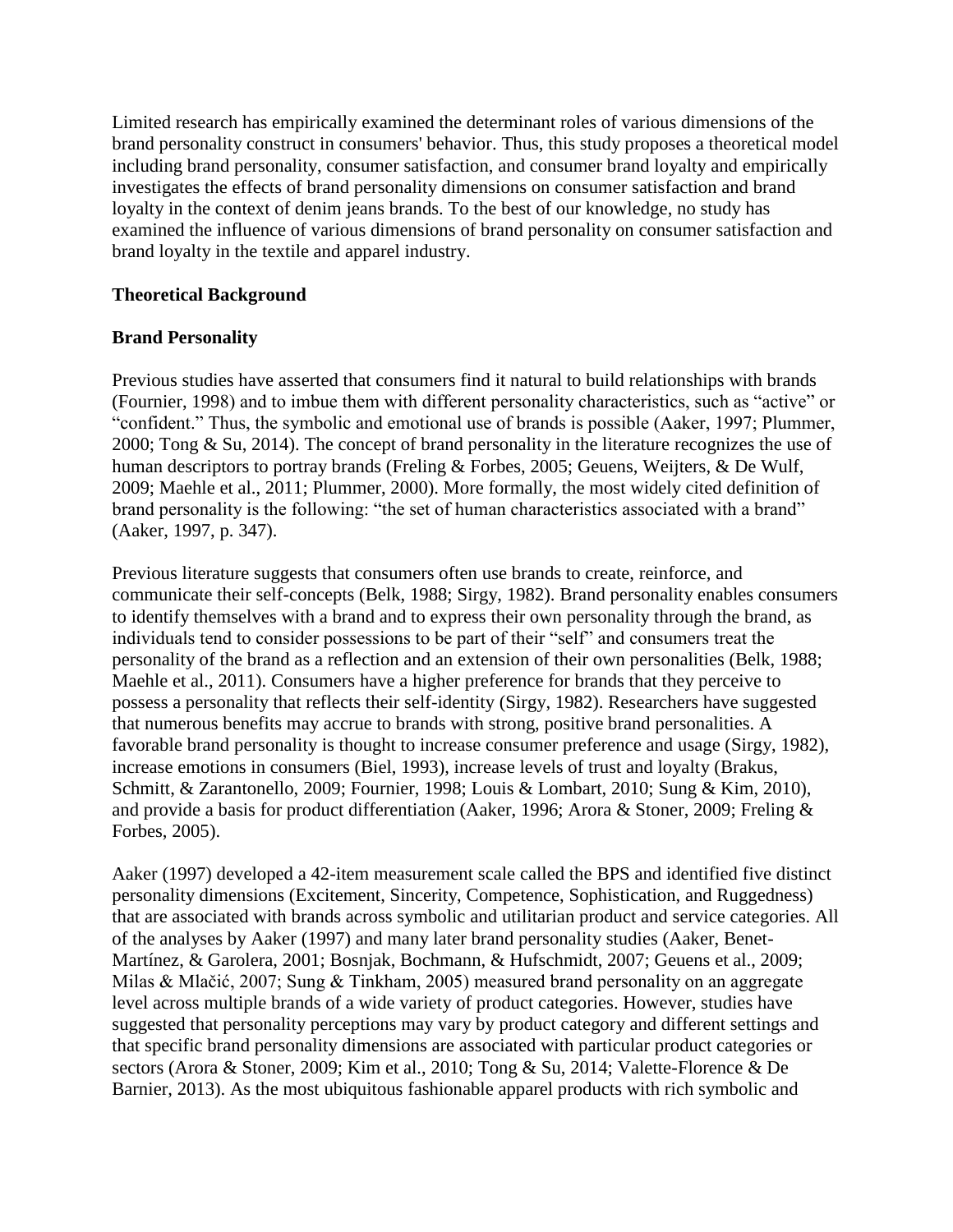emotional meanings, denim jeans brands are closely and naturally connected with American consumers, thus justifying the need to define brand personality measurement scale adapted to this particular sector.

Brand Personality, Consumer Satisfaction, and Consumer Brand Loyalty

Brand personality enables companies to create unique and favorable impressions in consumers' mind and then establish and enhance brand equity (Louis & Lombart, 2010; Su & Tong, 2015). Brand personality, especially a distinctive, powerful, favorable, and stable one, is beneficial for both marketers and consumers and can create a bond between them (Sung & Kim, 2010). Consequently, brand personality has been recognized as an effective way to determine a brand's position relative to its competitors by the marketers (Sung  $\&$  Kim, 2010). From consumer perspective, brand personality presents consumers' self-expression and symbolic characteristics. Consumers may apply brands to meet their demands and establish their self-brand connections. This study proposes that the dimensions of denim jeans brand personality have a direct and significant impact on two key variables in consumer behavior: consumer satisfaction and consumer brand loyalty.

### **Consumer satisfaction**

Consumer satisfaction has come to represent an important cornerstone for customer-oriented business practices across a multitude of companies operating in diverse industries (Roth & Bösener, 2015; Tsiotsou, 2006). Giese and Cote (2000) provided a definitional framework of consumer satisfaction which is a summary affective response of varying intensity, is with a specific time point of determination and limited duration, and is directed toward focal aspects of product acquisition and/or consumption. Previous literature theorized that customer satisfaction can be classified into two types: transaction-specific satisfaction and general overall satisfaction (Roth & Bösener, 2015). Transaction-specific customer satisfaction refers to the assessment customers make after a specific purchase experience, and overall satisfaction means the customers' rating of the brand based on their experiences. The cumulative satisfaction judgment is more stable because it has developed over time (Roth & Bösener, 2015). It is cumulative satisfaction that motivates a firm's investment in consumer satisfaction (Anderson, Fornell, & Lehmann, 1994).

Oliver (1993) suggested that consumer satisfaction requires experience dependency and involves emotions. In Oliver (1997), satisfaction is defined as pleasurable fulfillment; that is, the consumer senses that consumption fulfills some need, desire, goal, or so forth and that this fulfillment is pleasurable. According to Armstrong, Adam, Denize, and Kotler (2014), consumer satisfaction is defined as a person's emotional judgment toward a product or service which is the result of comparing product's real performance and the product performance expectations. Thus, satisfaction is the consumer's sense that consumption provides outcomes against a standard of pleasure versus displeasure (Oliver, 1999). In this study, we view consumer satisfaction as a consumer's overall emotional response to the entire brand experience.

Brand personality impacts consumers' perceptual processing of product information and may create a basis for differentiation, which impacts what customers think and feel about brands particularly with regard to perceived quality and perceived value, and further impacts customers'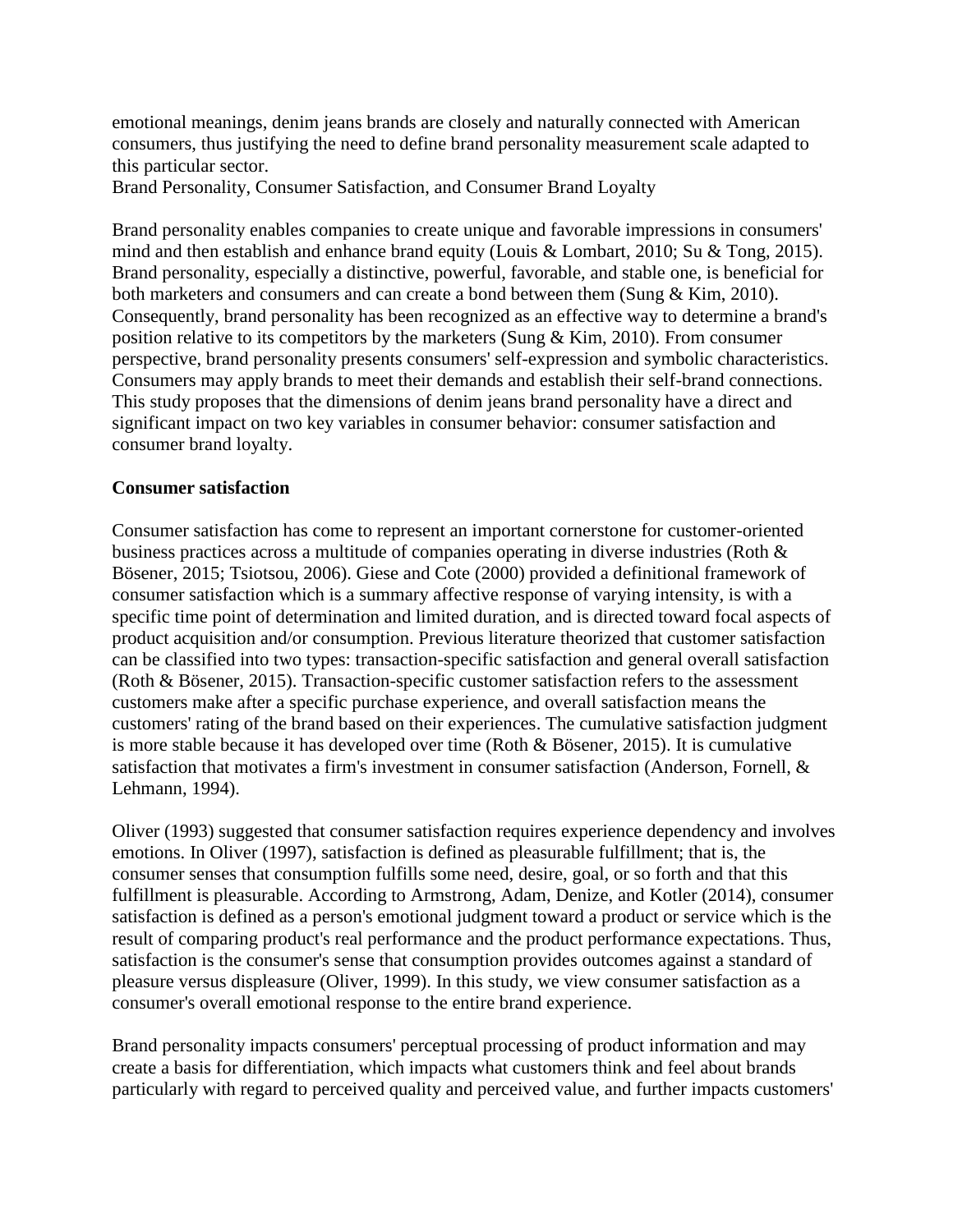attitude and behavior. Moreover, selecting a brand with a certain personality enables consumers to express themselves. Freling and Forbes (2005) demonstrated that for parity products, the presence of claims communicating a strong, positive brand personality should lead to relatively higher product evaluations in comparison with the presence of claims that merely inform consumers about the product's features and benefits. Considering the fact that consumer satisfaction can be viewed as a consumer's overall emotional response to the entire brand experience and that brand personality encourages a positive evaluation and perception and enhances the overall consumer preferences, we propose that denim jeans brand personality offers value to consumers and enhances consumer satisfaction. Thus:

H1: Brand personality dimensions affect consumer satisfaction positively.

# **Consumer brand loyalty**

Businesses understand the profit impact of having a loyal customer base. The focus of activities is no longer solely on competing for new customers, but also on securing the loyalty of existing ones. Previous studies reported that the net present value increase in profit that results from a 5% increase in customer retention varies between 25% and 95% (Oliver, 1999) and the relative costs of customer retention are substantially less than those of acquisition (Flint, Blocker, & Boutin, 2011; Fornell & Wernerfelt, 1987; Oliver, 1999).

Oliver (1999) defined brand loyalty as "a deeply held commitment to rebuy or repatronize a preferred product/service consistently in the future, thereby causing repetitive same-brand or same brand-set purchasing, despite situational influences and marketing efforts having the potential to cause switching behavior" (p. 34). Oliver's definition emphasizes the two different aspects of brand loyalty—behavioral and attitudinal (Chaudhuri & Holbrook, 2001). Behavioral, or purchase, loyalty consists of repeated purchases of the brand, whereas attitudinal loyalty refers to the psychological commitment that a consumer makes in the purchase act, such as intentions to purchase and intentions to recommend without necessarily taking the actual repeat purchase behavior into account (Nam, Ekinci, & Whyatt, 2011). Yoo and Donthu (2001) defined brand loyalty from an attitudinal perspective as "the tendency to be loyal to a focal brand, which is demonstrated by the intention to buy the brand as a primary choice" (p. 3). Chaudhuri and Holbrook (2001) argued that "attitudinal brand loyalty includes a degree of dispositional commitment in terms of some unique value associated with the brand" (p. 82). In the present study, we conceptualize consumer loyalty based on an attitudinal perspective and consumer perceptions.

Consumers in our changing social world consistently wish to satisfy their need for love, intimacy, and closeness to their own image (Aaker, 1996). Companies increasingly respond to this social development by attaching a distinctive personality to themselves and their products and services to meet their customers' personal needs. Thus, companies try to infuse their products with specific attributes that create a continuous brand image. Building unique brand identity together will have a great influence in the development of favorable attitudinal and behavioral brand-related outcomes.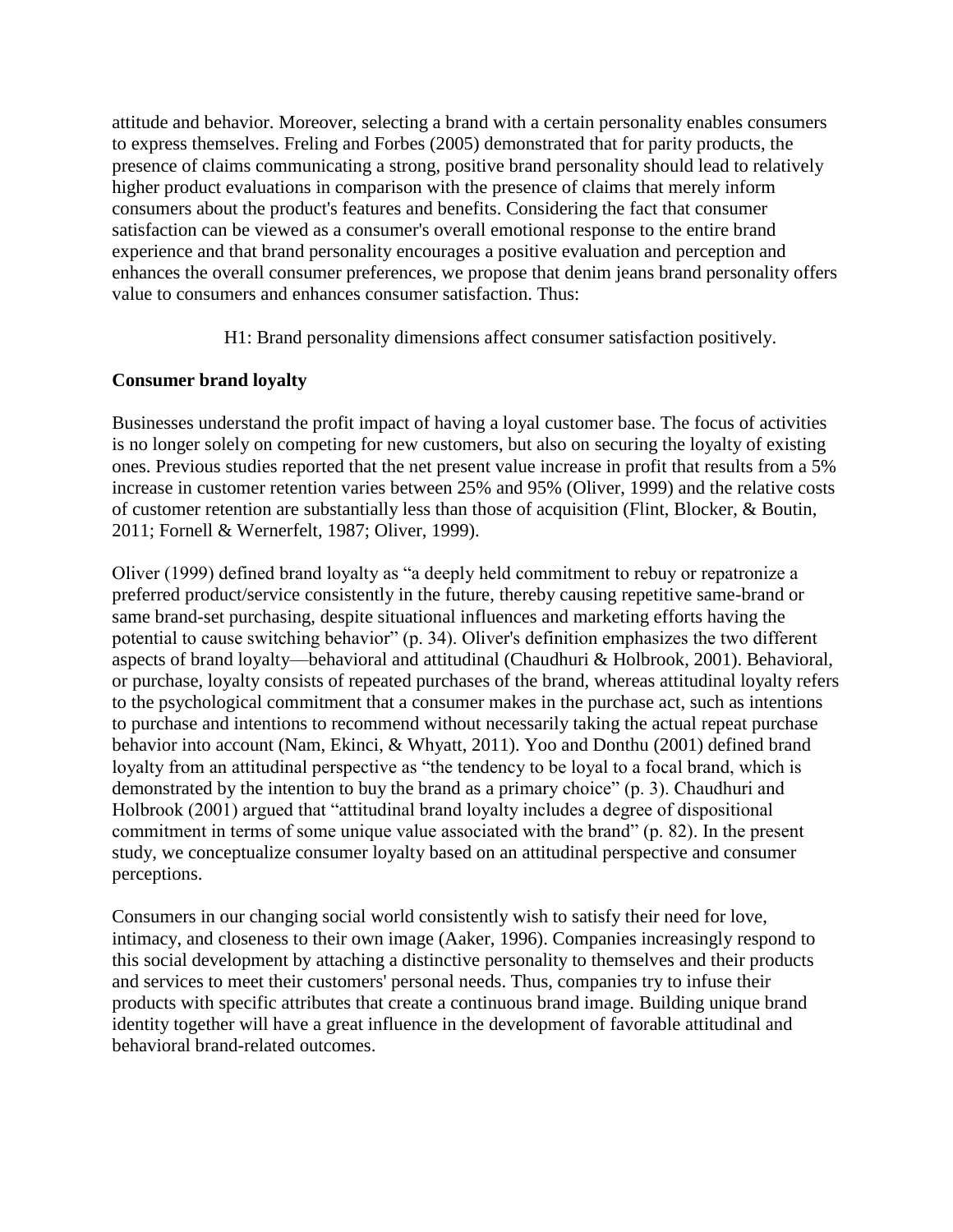The brand personality construct has been proposed as an important antecedent of consumer loyalty (Sung & Kim, 2010). Brand personality can serve as a basis for meaningful and sustainable emotional differentiation. But first of all, the concept enables customers to attribute an identity to a brand and therefore supports their identification with the brand. Brand personality provides consumer self-expressive or symbolic values; thus, consumers prefer to express their personalities using brands. This in turn increases the personal meaning of the brand. Such meaningful and strong consumer–brand relationships are viewed to be most beneficial in uncertain environments (Chaudhuri & Holbrook, 2001) as purchasing a familiar brand's products can save time and reduce uncertainty and comprehension risks.

Brand personality is created and maintained in the mind of the consumer as a reflection of the perception of the brand; therefore, it can have a meaningful and significant impact on both brand trust and brand affect (Sung & Kim, 2010). Strong and positive affective responses will be associated with high levels of brand commitment and brand loyalty should be greater under conditions of more positive emotional mood or affect (Chaudhuri & Holbrook, 2001). Research has demonstrated that well-established brand personality can help consumers strengthen their brand emotional ties, enhance preference, trust, and loyalty (Brakus et al., 2009; Fournier, 1998; Louis & Lombart, 2010; Sung & Kim, 2010). Furthermore, Magin, Algesheimer, Huber, and Herrmann (2003) emphasized the fact that the creation of a clear and distinctive brand personality may help companies keep customers loyal even if they are in search of variety. Therefore, we propose the following hypothesis:

H2: Brand personality dimensions affect consumer loyalty positively.

# **The influence of consumer satisfaction on consumer brand loyalty**

Consumer satisfaction and loyalty are positively related to marketer profitability and market share (Flint et al., 2011). According to Sivadas and Baker-Prewitt (2000), customer loyalty is the ultimate objective of customer satisfaction measurement and it is found to be a key determinant of a brand's long-term viability. Therefore, retaining existing customers and strengthening customer loyalty appears to be very crucial for product or service providers to gain competitive advantage (Deng, Lu, Wei, & Zhang, 2010).

The concentration on customer loyalty has come along with an increased interest in the construct of customer satisfaction. The underlying assumption is that satisfied customers are highly likely to be loyal customers in the future. Consumers who experience repeated satisfaction are motivated to continue this relationship and less likely to look elsewhere. It is widely accepted that satisfied consumers are less price sensitive, less influenced by competitors' attack, and loyal to the firm longer than dissatisfied customers (Nam et al., 2011). In addition, these satisfied customers will probably engage in "word-of-mouth" advertising among their friends and acquaintances, especially in creating virtual brand communities (Magin et al., 2003). It is widely assumed that consumer satisfaction is a good predictor of purchase behavior (repurchase, purchase intentions, brand choice, and switching behavior). Consumer satisfaction stimulates consumer loyalty and commitment, which in turn drive the long-term success of firms in a positive way (Deng et al., 2010; Roth & Bösener, 2015; Tsiotsou, 2006).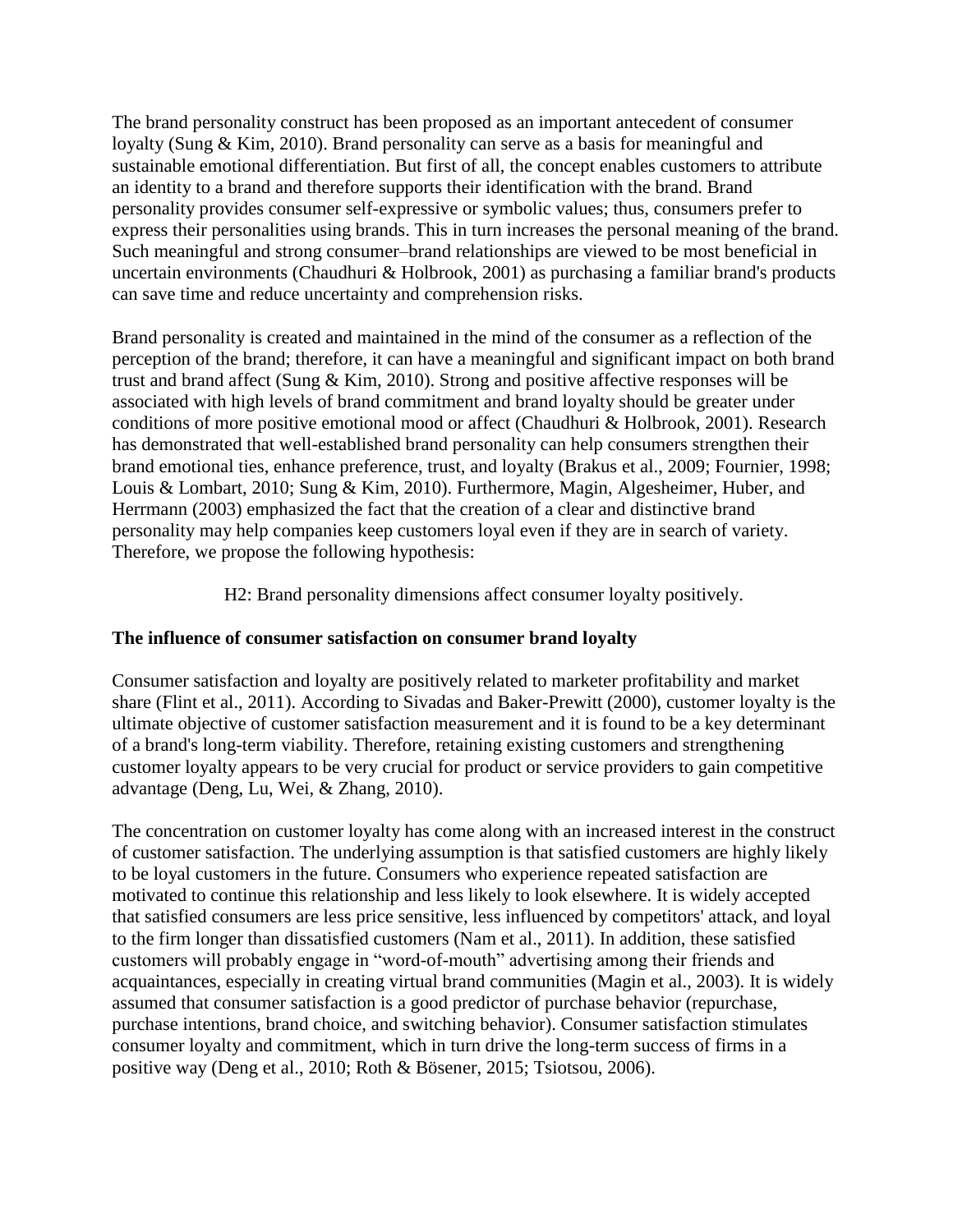Academics in marketing are unanimous in their view that customer loyalty is first and foremost a result of a customer's satisfaction with the brand (Magin et al., 2003). Previous studies report a strong connection between customer satisfaction and customer loyalty (Deng et al., 2010; Flint et al., 2011; Tsiotsou, 2006). Brakus et al. (2009) revealed the positive and strong linkage between consumer satisfaction and loyalty. When a consumer feels good about the relationship and appreciates the product or brand, a high level of commitment and loyalty results (Brakus et al., 2009). Thus:

H3: Consumer satisfaction affects consumer brand loyalty positively.

A conceptual framework was developed and is shown in Figure 1. Brand personality dimensions are considered latent-independent (exogenous) variables, while consumer satisfaction and consumer brand loyalty are considered latent-dependent (endogenous) variables.

# **Methodology**

## **Selection of Brands**

We included denim jeans brands that were dominant in the market, known to consumers, and that had a distinct image in the market. A wide variety of brands representing a spectrum of personality types was selected to enhance the scope of the scale (Aaker, 1997). Based on different sources, such as Women's Wear Daily (Lipke, 2010; Tucker, 2010), Cotton Inc.'s Cotton Lifestyle Monitor (Cotton Incorporated, 2014), and the literature (Barney & Hesterly, 2012), 26 jeans brands were chosen as examples of well-known jeans brands. Brands include Levi's, Lee, Wrangler, Seven for All Mankind, Guess, Gap jeans, Buckle, True Religion, etc. At the beginning of the questionnaire, a list of these 26 popular denim jeans brands was provided and respondents were asked to pick one jeans brand that they were most familiar with. Respondents also had the opportunity to write down their most familiar jeans brand if that was not included in our list and answer the survey based on that brand.

### **Sample and Procedure**

After receiving Institutional Review Board permission, the researchers conducted a selfadministered survey with a convenience sample of American college students. A convenience sample was selected due to cost and time advantages. We used a sample of college students in this study, because young people, including college students, constitute the large and important target market for denim jeans (Vrontis & Vronti, 2004). A total of 510 copies of the questionnaire were hand-delivered to students enrolled at two universities in the United States (one from the north, and one from the south), and 474 responses were found valid and used in the data analysis. There were no statistically significant differences between the two respondent groups in terms of gender, age, or ethnic background. The participants' age ranged from 18 to 35. Sixty-five percent of respondents were females. The most prevalent ethnic group was Caucasian (79%), followed by African American (14%), and Hispanic (2%).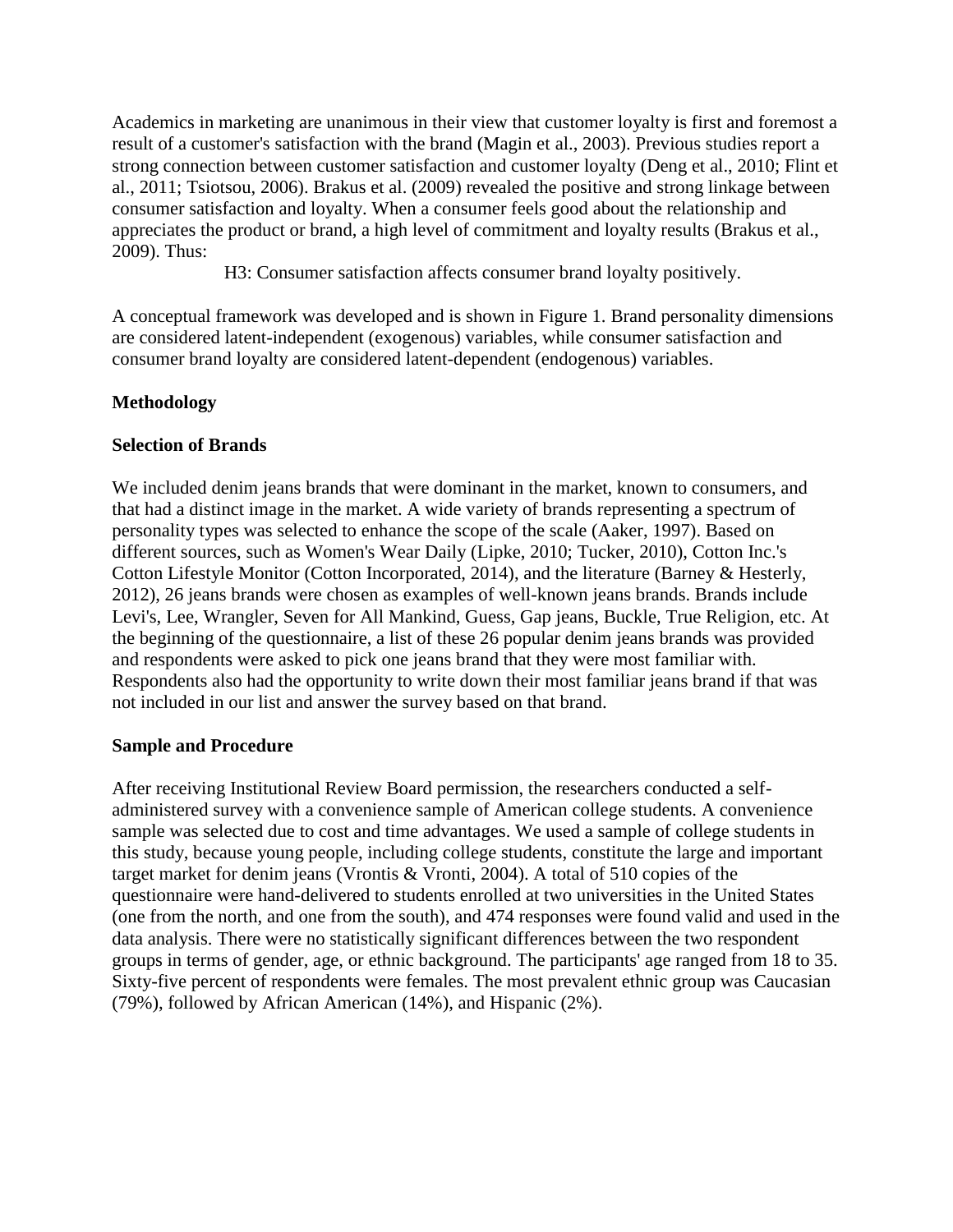

Figure 1: Conceptual framework for the study.

#### **Survey Instrument**

In line with Valette-Florence and De Barnier's (2013) study that encourages focus on a specific area of application in brand personality research, we aimed to define denim jeans brand personality measurement scale: the more exact semantics of items, facets, and dimensions, directly related to denim jeans brand. Guided by Aaker's (1997) brand personality study, our selection and identification of denim jeans brand personality attributes followed a four-step process. In the first step, we conducted free-association task. Seventy college students were asked to describe their experiences with denim jeans brands and to write down the personality attributes that first came to mind when thinking about well-known denim jeans brands. A total of 138 traits were generated in this process. In the second step, we identified 25 additional attributes which were unique and relevant to jeans from the previous literature on brand personality scale (Aaker, 1997; Sung & Kim, 2010) and added to the list, resulting in 163 attributes.

In the third stage, we wanted to reduce the 163 attributes to a more manageable number of attributes. In this stage, 32 attributes were excluded because they conveyed similar meaning as another attribute (e.g., intelligent—smart; attractive—charming, bold—daring, youthful—young, famous—popular); 30 attributes were eliminated because they were somewhat irrelevant to the construct of interest (e.g., fierce, clean, corporate, good price, rocky star); and another 40 attributes were deleted from the list because they were either too general or ambiguous (e.g., nice, different, new, neat, basic, awesome, generic). Finally, a group of eight students from each university who had not participated in previous free-association task were asked to review the final list to make sure the traits were suitable for describing denim jeans brands. After all these four steps, a final set of 61 traits were used to examine the denim jeans brands' personality. Participants were asked to rate the extent to which the final set of 61 personality traits described their most familiar denim jeans brands along a Likert scale ranging from 1 (not at all descriptive) to 5 (extremely descriptive).

We measured consumer satisfaction using five items modeled after Oliver (1980) and Brakus et al. (2009), including "I am satisfied with this brand and its performance," "If I could do it again, I would buy a brand different from this brand" (negative item, reverse coded), "My choice to get this brand has been a wise one," "I feel bad about my decision to get this brand" (negative item, reverse coded), and "I am not happy with what I did with this brand" (negative item, reverse coded). To measure consumer loyalty, five items from Yoo and Donthu (2001) and Brakus et al.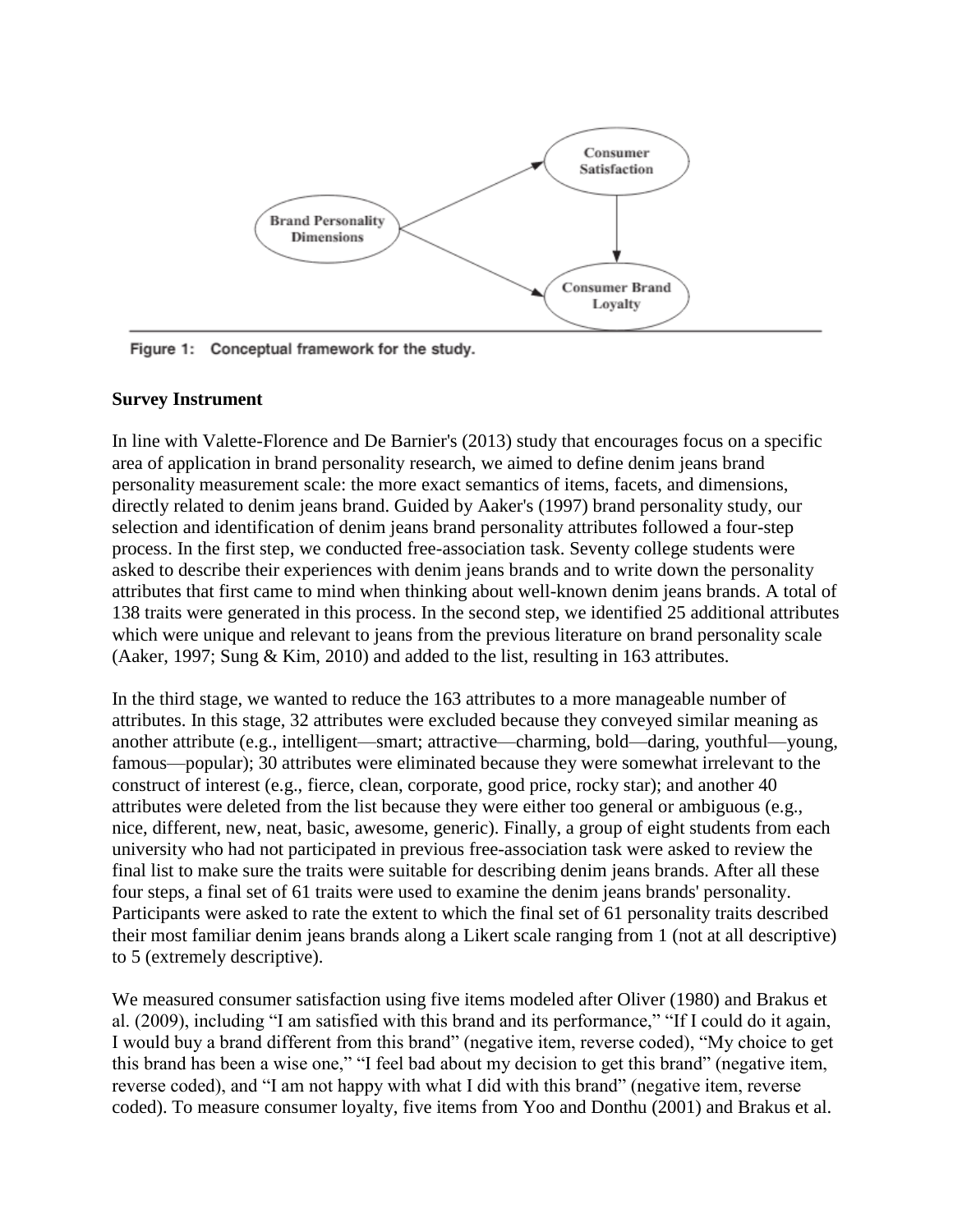(2009) were used, including "In the future, I will be loyal to this brand," "I will buy this brand again," "This brand will be my first choice in the future," "I will not buy other brands if this brand is available at the store," and "I will recommend this brand to others". We measure the items of consumer satisfaction and loyalty on a five-point Likert scale ranging from "strongly disagree"  $(1)$  to "strongly agree"  $(5)$ .

# **Results**

# **Brand Personality Scale for Denim Jeans Brands**

# **Exploratory factor analysis (EFA)**

To ensure the reliability and validity of the brand personality scale for denim jeans brands developed in this study, we followed the Aaker method (Aaker, 1997; Kim et al., 2010), randomly splitting the dataset into two equal samples: an estimation sample and a validation sample. Based on the first half of the dataset ( $n = 237, 474/2$ ), we first examined personality dimensions of denim jeans brands through EFA using principal component analysis with varimax rotation. During the EFA, 10 items that were not related to any factor were excluded from the next steps of the analysis. In the result, a total of six factors were extracted from the remaining 51 traits. The adequacy of this six-component solution was determined by the following criteria: (i) all six factors had eigenvalues larger than 1, (ii) the six-factor solution explained a high level of variance (55%), (iii) a significant dip in the Scree plot followed by the six factors, (iv) the factor loading score for each factor  $(>0.5)$ , and (v) the meaningfulness of each dimension (Aaker, 1997; Kim et al., 2010). The six factors accounted for approximately 55% of the total variance and met all the criteria we used. Table 1 shows all six factors extracted in this study, their respective eigenvalues, the variance explained by each, and the Cronbach's alphas.

To represent each brand personality dimension accurately, the analysis also included a facet identification step. Identification of facets within the six factors was carried out by means of principal components analyses with varimax rotation, performed separately for each dimension (Aaker, 1997; Aaker et al., 2001). The analysis revealed that the Attractive factor has three facets (attractive, contemporary, and energetic); Practical (practical and comfortable) and Rugged (rugged and strong) have two each; while the factors Flexible, Friendly, and Honest show a onedimension structure.

# **Confirmatory factor analysis (CFA)**

The CFA used the second half of the dataset ( $n = 237, 474/2$ ) as the secondary holdout sample to check validity and reliability of the brand personality scale for denim jeans brands. Cronbach's alpha coefficients were used to examine the internal consistency of the items before conducting a CFA. Cronbach's alpha coefficients calculated for each of the six dimensions indicated high levels of internal reliability because all were >0.70 as Nunnally (1978) proposed: Attractive = 0.95, Practical = 0.88, Rugged = 0.87, Flexible = 0.78, Friendly = 0.81, and Honest = 0.77. Fit indices of the measurement model were satisfactory overall:  $\chi$ 2/df (2.70), goodness-of-fit index (GFI) (0.94), adjusted goodness-of-fit index (AGFI) (0.89), comparative fit index (CFI) (0.93),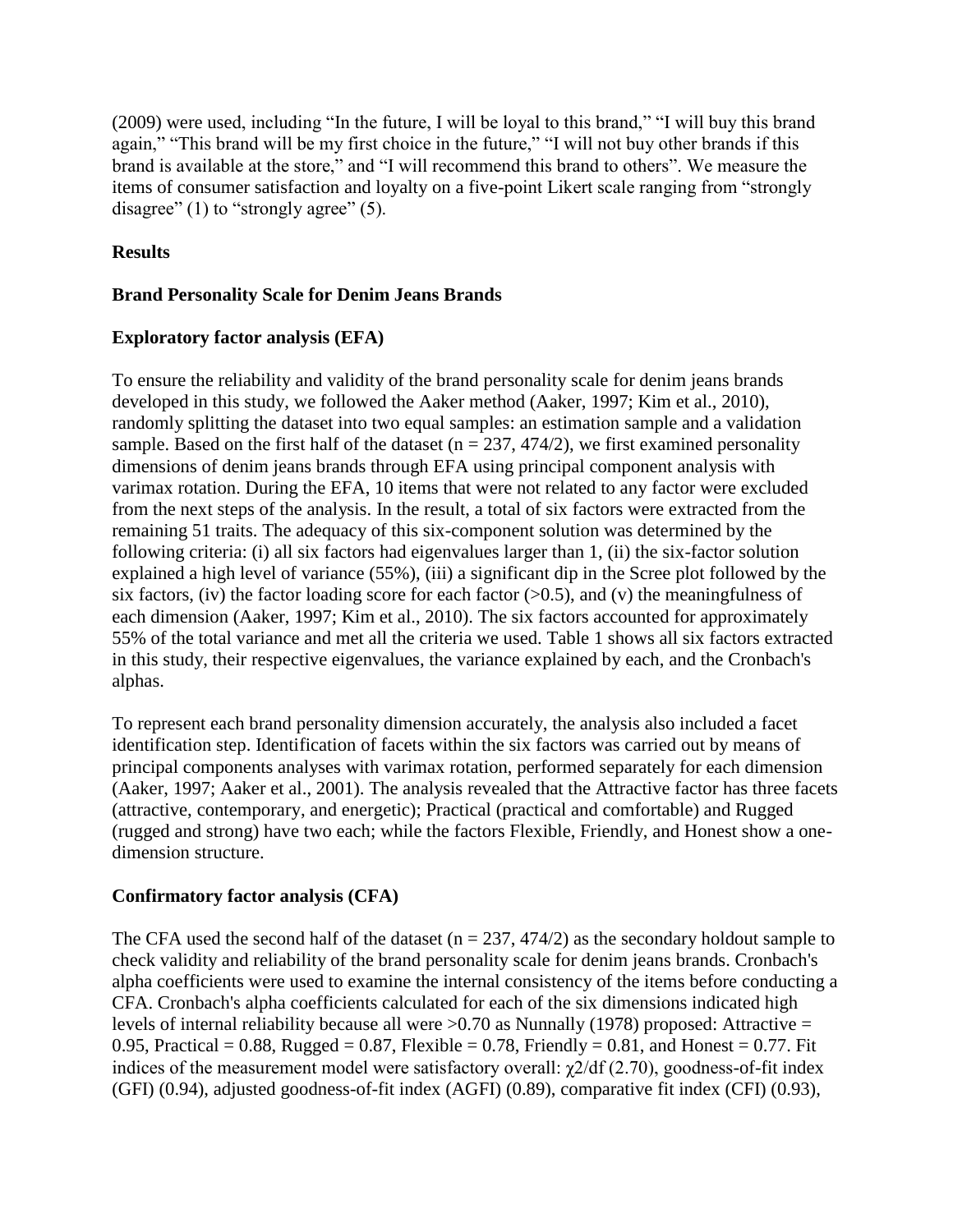and root mean square error of approximation (RMSEA) (0.05), suggesting that the sixcomponent model is stable within the holdout data. All factor loadings were significant and varied from 0.60 to 0.81, satisfying the convergent validity criteria.

In addition, following the procedure described by Anderson and Gerbing (1988), discriminant validity was tested by conducting chi-square difference tests between all possible pairs of constructs. In these tests, the estimated correlation parameter between a pair of constructs was constrained to 1.0 and statistical difference between the constrained and unconstrained models was examined. The chi-square difference tests confirmed significant lower  $\chi$ 2 values (p < .001) for the unconstrained model for all comparisons that were tested, implying the achievement of discriminant validity (Bagozzi & Phillips, 1982). Thus, both convergent validity and discriminant validity were considered to have been established for the brand personality scale identified in this study.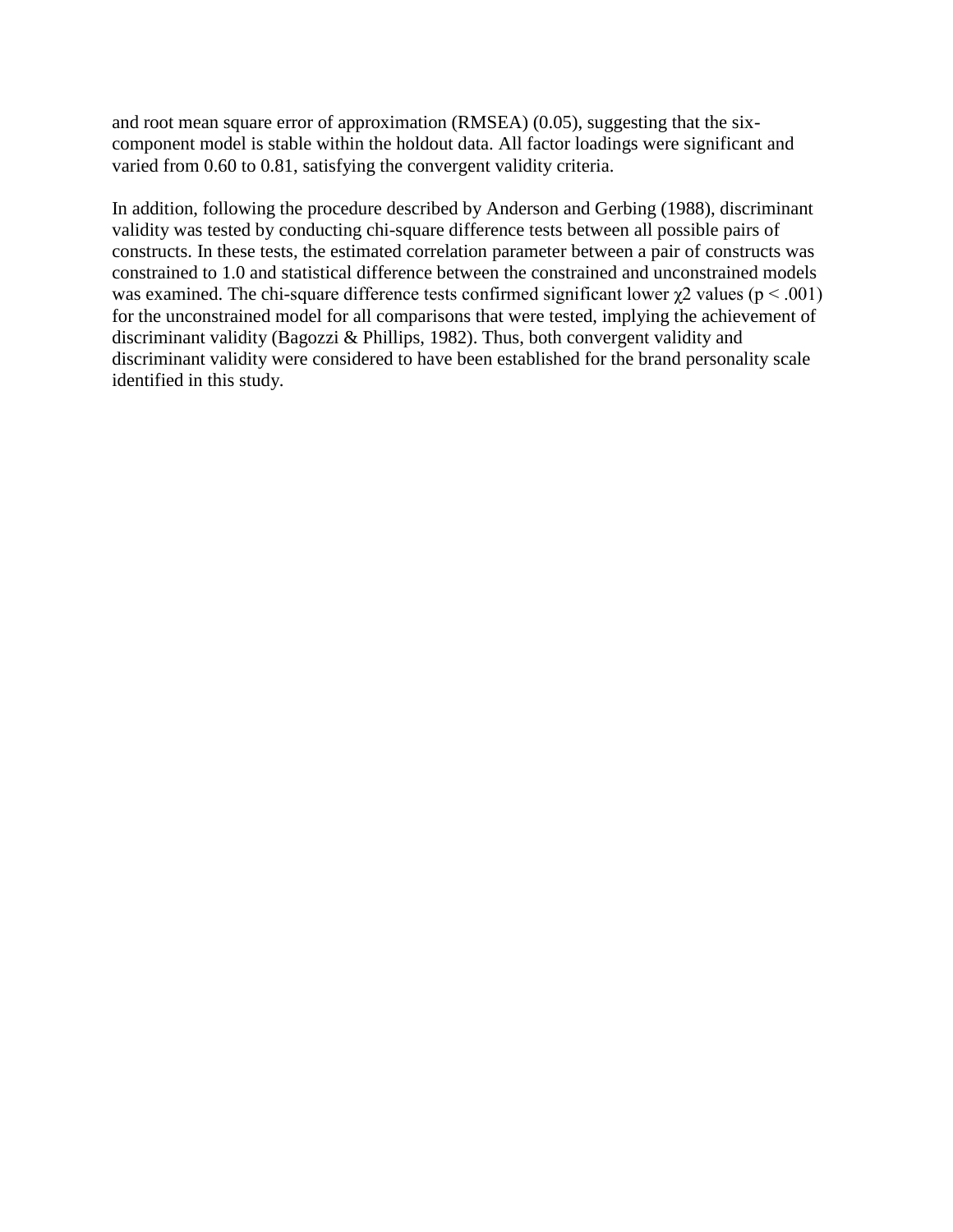| Traits           | Attractive | Practical | Rugged | Flexible | Friendly | Honest |
|------------------|------------|-----------|--------|----------|----------|--------|
| Fashionable      | 0.76       |           |        |          |          |        |
| Sexy             | 0.75       |           |        |          |          |        |
| Exciting         | 0.75       |           |        |          |          |        |
| Glamorous        | 0.74       |           |        |          |          |        |
| Cool             | 0.73       |           |        |          |          |        |
| Creative         | 0.72       |           |        |          |          |        |
| Bold             | 0.7        |           |        |          |          |        |
| Fun              | 0.67       |           |        |          |          |        |
| Confident        | 0.65       |           |        |          |          |        |
| Attractive       | 0.65       |           |        |          |          |        |
| Innovative       | 0.63       |           |        |          |          |        |
| Lively           | 0.62       |           |        |          |          |        |
| Rebellious       | 0.61       |           |        |          |          |        |
| Energetic        | 0.59       |           |        |          |          |        |
| Popular          | 0.58       |           |        |          |          |        |
| Powerful         | 0.57       |           |        |          |          |        |
| Playful          | 0.55       |           |        |          |          |        |
| Youthful         | 0.54       |           |        |          |          |        |
| Cheerful         | 0.54       |           |        |          |          |        |
| Inviting         | 0.52       |           |        |          |          |        |
| Contemporary     | 0.50       |           |        |          |          |        |
| Casual           |            | 0.69      |        |          |          |        |
| Easy-going       |            | 0.66      |        |          |          |        |
| Down-to-earth    |            | 0.63      |        |          |          |        |
| Comfortable      |            | 0.61      |        |          |          |        |
| Classic          |            | 0.61      |        |          |          |        |
| Accessible       |            | 0.60      |        |          |          |        |
| Consistent       |            | 0.59      |        |          |          |        |
| Practical        |            | 0.58      |        |          |          |        |
| Reliable         |            | 0.51      |        |          |          |        |
| American         |            | 0.50      |        |          |          |        |
| Durable          |            | 0.50      |        |          |          |        |
| Real             |            | 0.49      |        |          |          |        |
| Rugged           |            |           | 0.82   |          |          |        |
| Tough            |            |           | 0.78   |          |          |        |
| Outdoorsy        |            |           | 0.75   |          |          |        |
| Masculine        |            |           | 0.75   |          |          |        |
| Country          |            |           | 0.59   |          |          |        |
| Hard-working     |            |           | 0.59   |          |          |        |
| Sporty           |            |           | 0.54   |          |          |        |
| Strong           |            |           | 0.51   |          |          |        |
| Soft             |            |           |        | 0.74     |          |        |
| Warm             |            |           |        | 0.55     |          |        |
| Relaxed          |            |           |        | 0.51     |          |        |
| Flexible         |            |           |        | 0.49     |          |        |
| Personable       |            |           |        |          | 0.60     |        |
| Outgoing         |            |           |        |          | 0.58     |        |
| Friendly         |            |           |        |          | 0.54     |        |
| Honest           |            |           |        |          |          | 0.67   |
| Sincere          |            |           |        |          |          | 0.54   |
| Trustworthy      |            |           |        |          |          | 0.50   |
| Eigenvalues      | 17.55      | 7.49      | 3.46   | 1.97     | 1.53     | 1.38   |
| % of variance    | 28.76      | 12.28     | 5.67   | 3.23     | 2.51     | 2.27   |
| Cumulative %     | 28.76      | 41.05     | 46.72  | 49.95    | 52.46    | 54.73  |
| Cronbach's alpha | 0.94       | 0.88      | 0.86   | 0.75     | 0.80     | 0.76   |

TABLE 1: Denim Jeans Brand Personality Dimensions

NOTE: Factor loadings that are 0.5 or larger are shown in the table. An estimation sample is derived from a random half of the data (n=237, 474/2).

# **The effect of demographic factors on consumer perception of brand personality**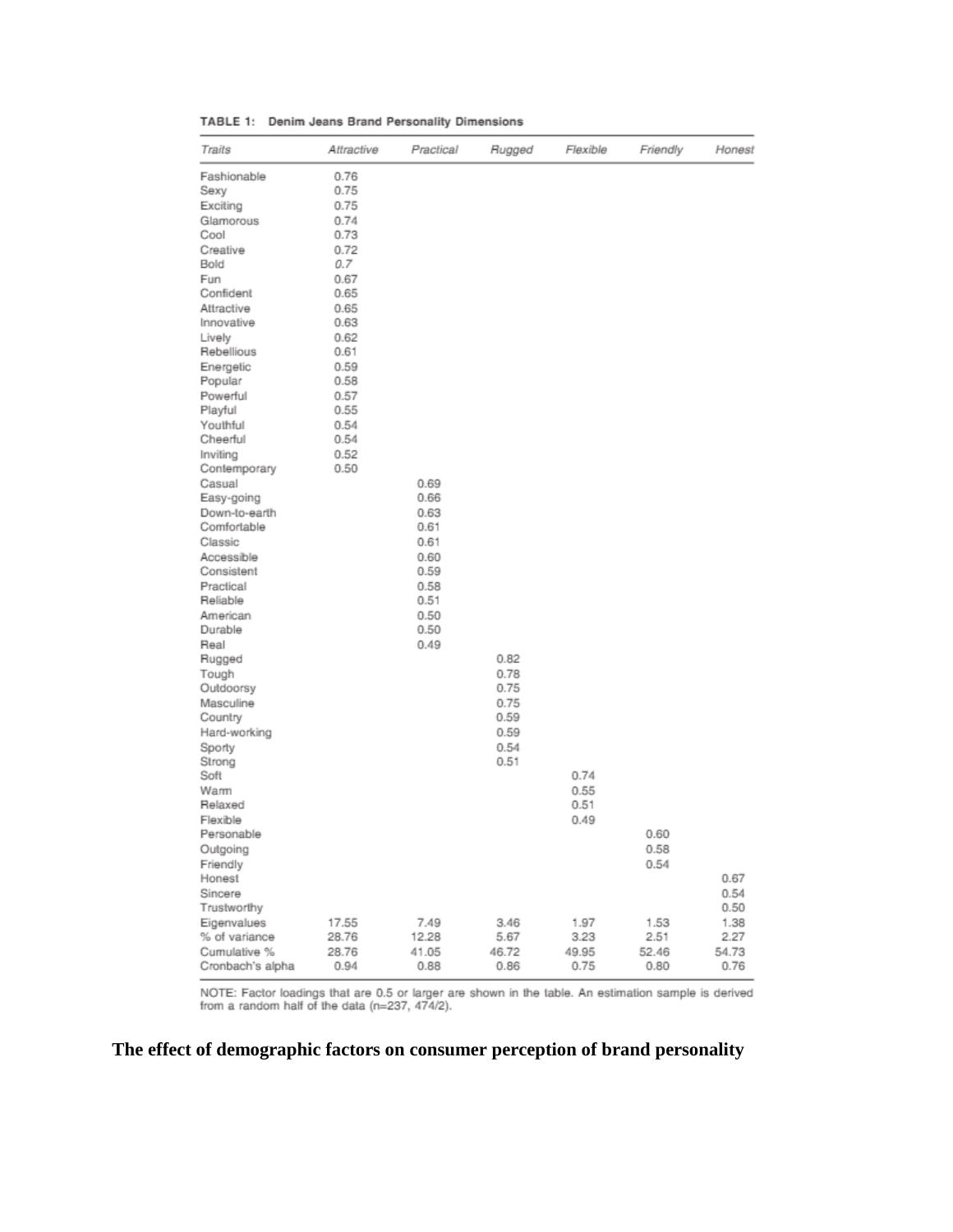To investigate the effect of demographic variables (gender, age, and ethnicity) on respondents' brand personality evaluations, independent t-tests were used to test whether there was a significant mean difference in the respondent's perceptions of the six dimensions of brand personality identified for denim jeans brands. Items measuring the same personality dimension are summed and weighted together. The results of t-tests showed that there were no significant differences in mean scores across age and ethnic groups at the 0.05 level of significance. However, we did find a significant statistical difference between gender groups in their perceptions of two dimensions of brand personality for denim jeans brands.

Specifically, the results indicate that there is a statistically significant difference between the mean scores for males and females (t =  $-6.66$ \*, p = .048) on the dimension of Attractive, which implied that female respondents had a statistically higher mean score on the dimension of Attractive (88.04) than male respondents (74.40). The results also suggest that there is a statistically significant difference between the mean scores for males and females ( $t = 7.73^*$ ,  $p =$ .049) on the dimension of Rugged, which implied that male respondents had a statistically higher mean score on the dimension of Rugged (32.22) than female respondents (24.69). Reliability and Validity

An exploratory factor analysis (EFA) was first performed on the 10 items measuring consumer satisfaction and consumer brand loyalty with a varimax rotation. Exploratory factor analysis produced two distinct factors among the items (consumer satisfaction and consumer brand loyalty). During the exploratory factor analysis, four items that were not related to any factor were excluded from the next steps of the analysis. As a result, six remaining items were retained in the study (two items for consumer satisfaction and four items for consumer brand loyalty). The Cronbach's a values for "consumer satisfaction" and "consumer brand loyalty" were 0.85 and 0.90, respectively, both greater than the recommended cutoff value of 0.70 (Nunnally, 1978).

Next, convergent validity and discriminant validity were assessed. A CFA for the measurement model with two constructs was performed. The confirmatory factor model reflects an acceptable fit to the data,  $\gamma$ 2/df = 2.87, GFI = 0.98, AGFI = 0.96, CFI = 0.99, RMR = 0.02, and RMSEA = 0.06. The results confirmed convergent validity as all items loaded significantly ( $p < .001$ ) on the underlying latent constructs (J. C. Anderson & Gerbing, 1988); Composite Reliability (CR) is >0.7; and Average Variance Extracted (AVE) is >0.5. Table 2 shows the factor loadings, composite reliability, AVE, and R-squared values. In addition, discriminant validity was tested by conducting chi-square difference tests between all possible pairs of constructs (Anderson & Gerbing, 1988). The chi-square difference tests confirmed significant lower chi-square values (p < .001) for the unconstrained model for all comparisons that were tested, implying the achievement of discriminant validity (Bagozzi & Phillips, 1982).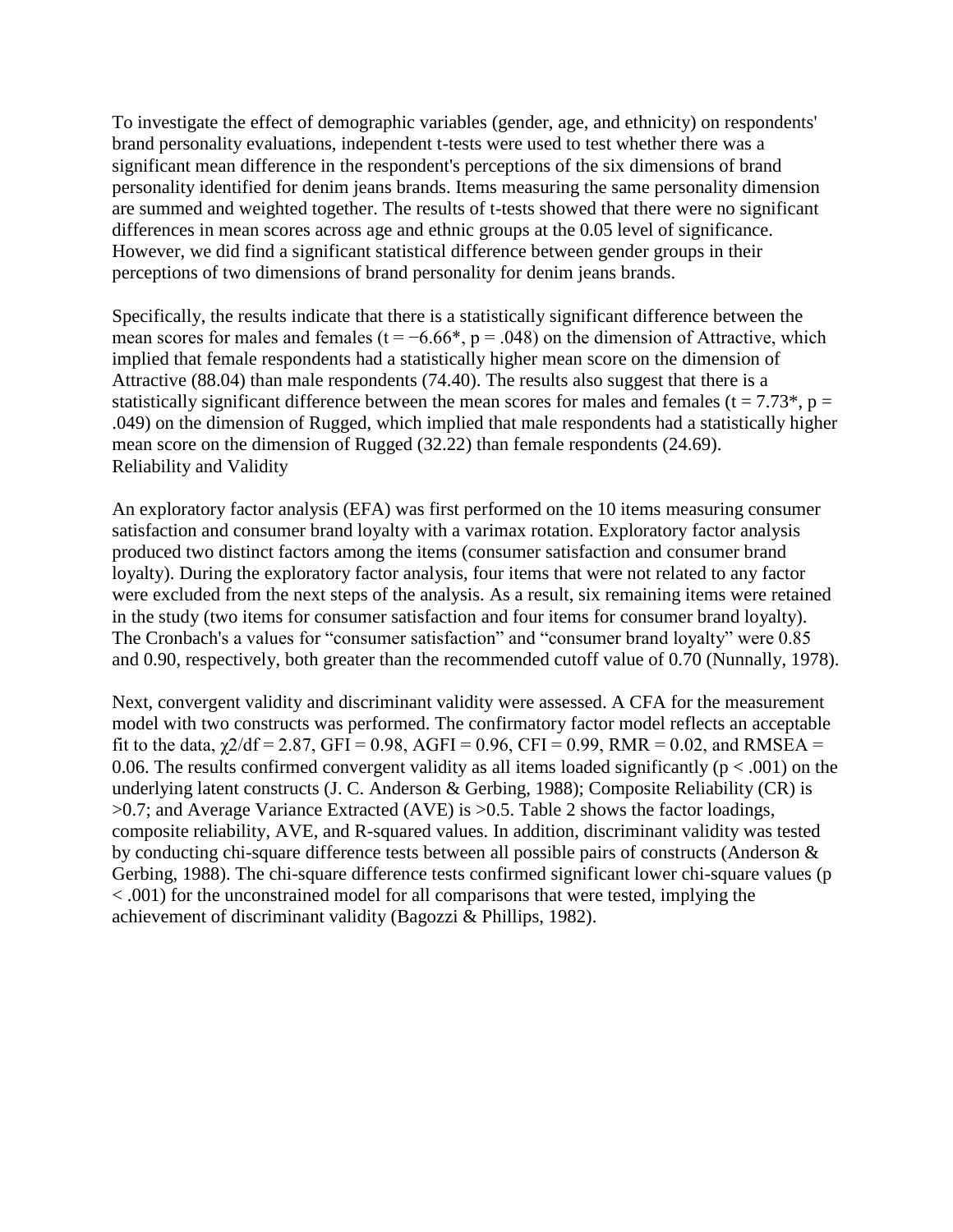| TABLE 2: Confirmatory Factor Analysis for the Constructs |  |  |  |  |  |  |
|----------------------------------------------------------|--|--|--|--|--|--|
|----------------------------------------------------------|--|--|--|--|--|--|

| Latent Variables and Observed Indicators                                                      | Standardized Factor Loading | t-Value <sup>c</sup>                    |
|-----------------------------------------------------------------------------------------------|-----------------------------|-----------------------------------------|
| Consumer Satisfaction ( $\alpha$ = .85, CR = 0.90, AVE = 0.85, R-squared = 0.50) <sup>a</sup> |                             |                                         |
| 1. I am satisfied with this brand and its performance.                                        | 0.88                        | 26.46                                   |
| 2. My choice to get this brand has been a wise one.                                           | 0.89                        | $\overline{\phantom{a}}^{\phantom{a}b}$ |
| Consumer Brand Loyalty ( $\alpha$ = .90, CR = 0.89, AVE = 0.77, R-squared = 0.62)             |                             |                                         |
| 1. In the future, I will be loyal to this brand.                                              | 0.89                        | $\hspace{0.5cm}$                        |
| 2. I will buy this brand again.                                                               | 0.88                        | 26.46                                   |
| 3. This brand will be my first choice in the future.                                          | 0.80                        | 22.47                                   |
| 4. I will recommend this brand to others.                                                     | 0.77                        | 20.79                                   |

 $b^{\frac{m}{2}-m}$ NOTE:  $a_{\alpha}$  = Cronbach's alpha, CR = composite reliability, AVE = average variance extracted. means the path parameter was set to 1; therefore, no t-value was given. CAII loadings are significant at .001 level.

### **Results of the Structural Model**

The structural equation model (see Figure 2) was assessed to examine the statistical significance of the relationships among the six personality dimensions of denim jeans brands, consumer satisfaction, and consumer brand loyalty using Amos 19.0 software (IBM SPSS, Armonk, New York, USA). The six personality dimensions were all taken as the exogenous variables, and consumer satisfaction and consumer brand loyalty were the endogenous variables. Here, all of the six exogenous variables were proposed to be intercorrelated.

All of the fit measures indicated an acceptable fit between the structural model and the data in the study  $(\gamma 2/df = 1.35; GFI = 0.99; AGFI = 0.97; CFI = 0.99; and RMSEA = 0.03)$ . It seems thus feasible to carry out the analysis of the results of the structural model. The value of the parameters and their degree of significance, as indicated in Table 3, allow us to confirm the existence of the relationships between the exogenous and endogenous constructs (Hair, Black, Babin, & Anderson, 2009).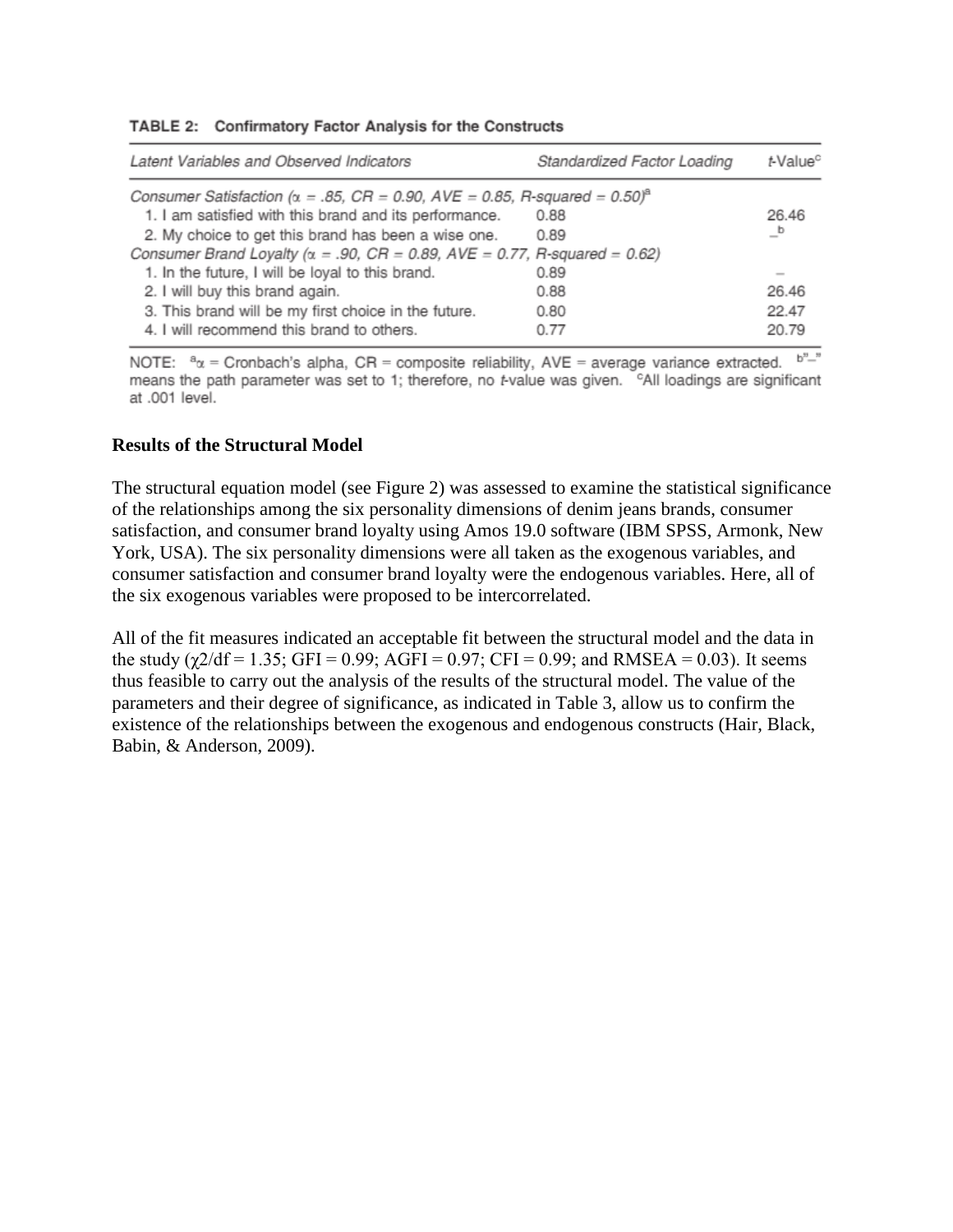

Structural model and hypotheses. NOTE: Dashed lines represent the paths that are Figure 2: not significant at  $p < .05$ .

The statistical results obtained from this study clearly indicated the existence of the significant links among the six brand personality dimensions, consumer satisfaction, and consumer brand loyalty. More specifically, the attractive ( $\beta$  = .43, t = 6.99, p < .01), practical ( $\beta$  = .41, t = 6.42, p  $<$  0.01), and flexible ( $\beta$  = .12, t = 2.07, p  $<$  0.05) dimensions of brand personality had a positive and significant influence on consumer satisfaction. The attractive ( $\beta$  = .12, t = 2.41, p < .05) and flexible ( $\beta$  = .10, t = 2.17, p < .05) dimensions of brand personality also had a positive and significant on consumer brand loyalty. Interestingly, the rugged dimension had a significant but negative effect on consumer satisfaction ( $\beta = -10$ , t = -1.98, p < .05). In comparison, the influence of the other two dimensions, friendly and honest of brand personality on consumer satisfaction and brand loyal, was not significant. The results also show that consumer satisfaction has a significant impact on consumer brand loyalty ( $\beta$  = .73, t = 12.62, p < .01) (Table 3 and Figure 2).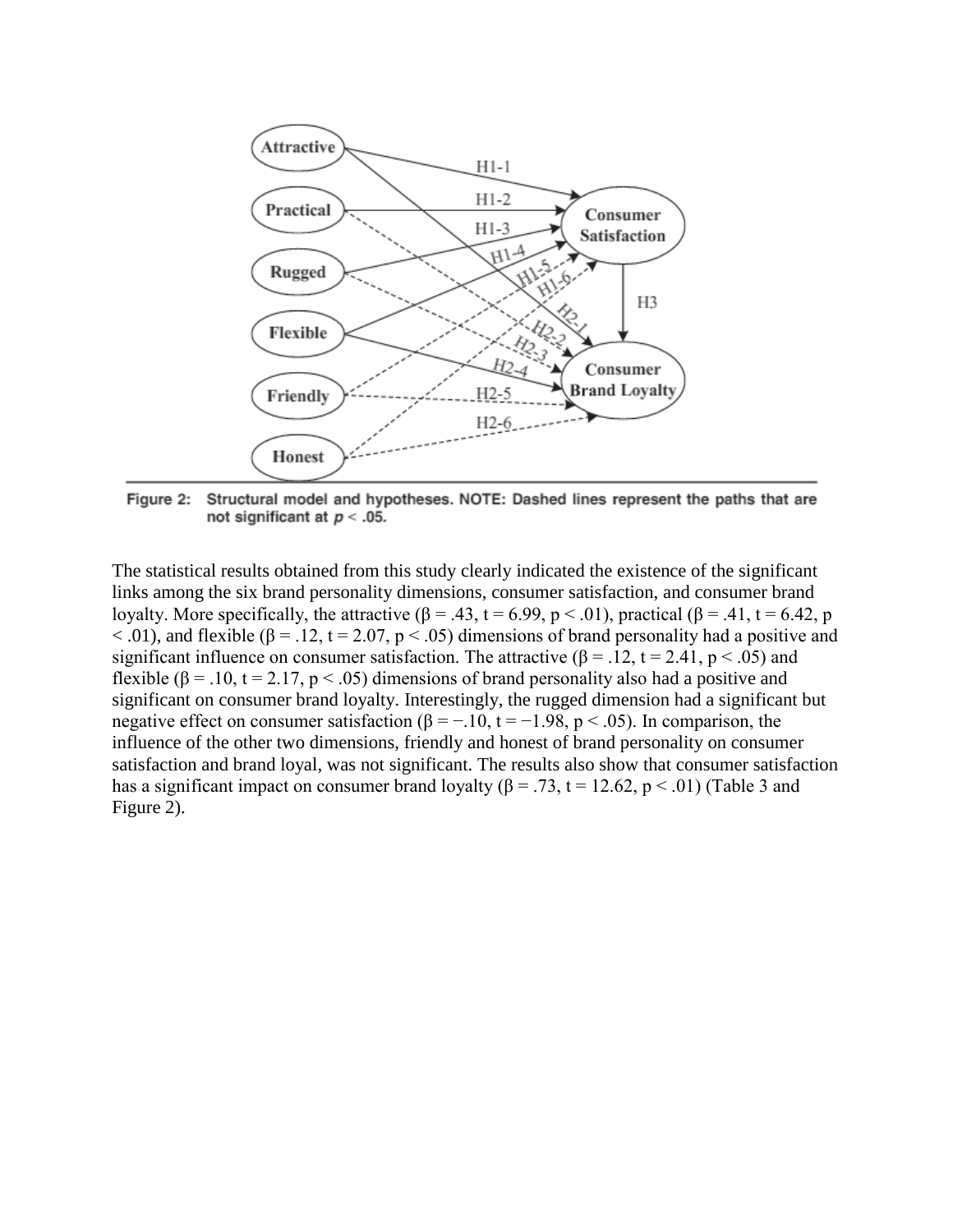| Hypothesis     | From                     | Tο                     | Standardized<br>Coefficient | t-Value | p-Value | Hypothesis       |
|----------------|--------------------------|------------------------|-----------------------------|---------|---------|------------------|
| $H1-1$         | Attractive               | Consumer satisfaction  | 0.43                        | 6.99    | < 01    | Supported        |
| $H1-2$         | Practical                | Consumer satisfaction  | 0.41                        | 6.42    | $01$    | Supported        |
| $H1-3$         | Rugged                   | Consumer satisfaction  | $-0.10$                     | $-1.98$ | < 05    | Not<br>Supported |
| $H1-4$         | Flexible                 | Consumer satisfaction  | 0.12                        | 2.07    | < 05    | Supported        |
| $H1-5$         | Friendly                 | Consumer satisfaction  | $-0.10$                     | $-1.49$ | > 0.05  | Not<br>supported |
| $H1-6$         | Honest                   | Consumer satisfaction  | $-0.06$                     | $-1.04$ | > 0.05  | Not<br>supported |
| $H2-1$         | Attractive               | Consumer brand loyalty | 0.12                        | 2.41    | < 05    | Supported        |
| $H2-2$         | Practical                | Consumer brand loyalty | 0.01                        | 0.17    | > 0.05  | Not<br>supported |
| $H2-3$         | Rugged                   | Consumer brand loyalty | $-0.07$                     | $-1.68$ | > 0.05  | Not<br>supported |
| $H2-4$         | Flexible                 | Consumer brand loyalty | 0.10                        | 2.17    | < 0.5   | Supported        |
| $H2-5$         | Friendly                 | Consumer brand loyalty | 0.01                        | 0.14    | > 0.05  | Not<br>supported |
| $H2-6$         | Honest                   | Consumer brand loyalty | 0.03                        | 0.63    | > 0.05  | Not<br>supported |
| H <sub>3</sub> | Consumer<br>satisfaction | Consumer brand loyalty | 0.73                        | 12.62   | $01$    | Supported        |

#### TABLE 3: Summarized Results of Hypothesis Testing

### **Discussion and Implications**

### **Theoretical Implications**

In summary, the current study contributes to the literature in several ways. First, this study developed a valid and reliable scale that measures personality for denim jeans brands, and it confirmed that consumers do associate particular brand personality dimensions with specific brand categories (such as denim jeans). Our results show that the personality of denim jeans brands can be described in six dimensions with 51 personality traits: Attractive, Practical, Rugged, Flexible, Friendly, and Honest. Among the six personality dimensions of denim jeans brands, four of them—Attractive, Rugged, Friendly, and Honest—are congruent with the five dimensions of brand personality developed by Aaker (1997). The strong convergence between the findings from this study and J. L. Aaker's scale is not a surprising result; because J. L. Aaker's 42-trait framework was designed and proven to be widely applicable across brands and product categories, and two denim jeans brands (Levi's jeans and Guess jeans) are included in Aaker's study.

Two new dimensions, namely Practical and Flexible, appeared in this study as dimensions of brand personality specifically for denim jeans brands, indicating that consumers consider comfort and performance as the key benefits of denim jeans (Rahman, 2011). The scale will be useful not only in academic research but also in marketing practice. As marketers engage in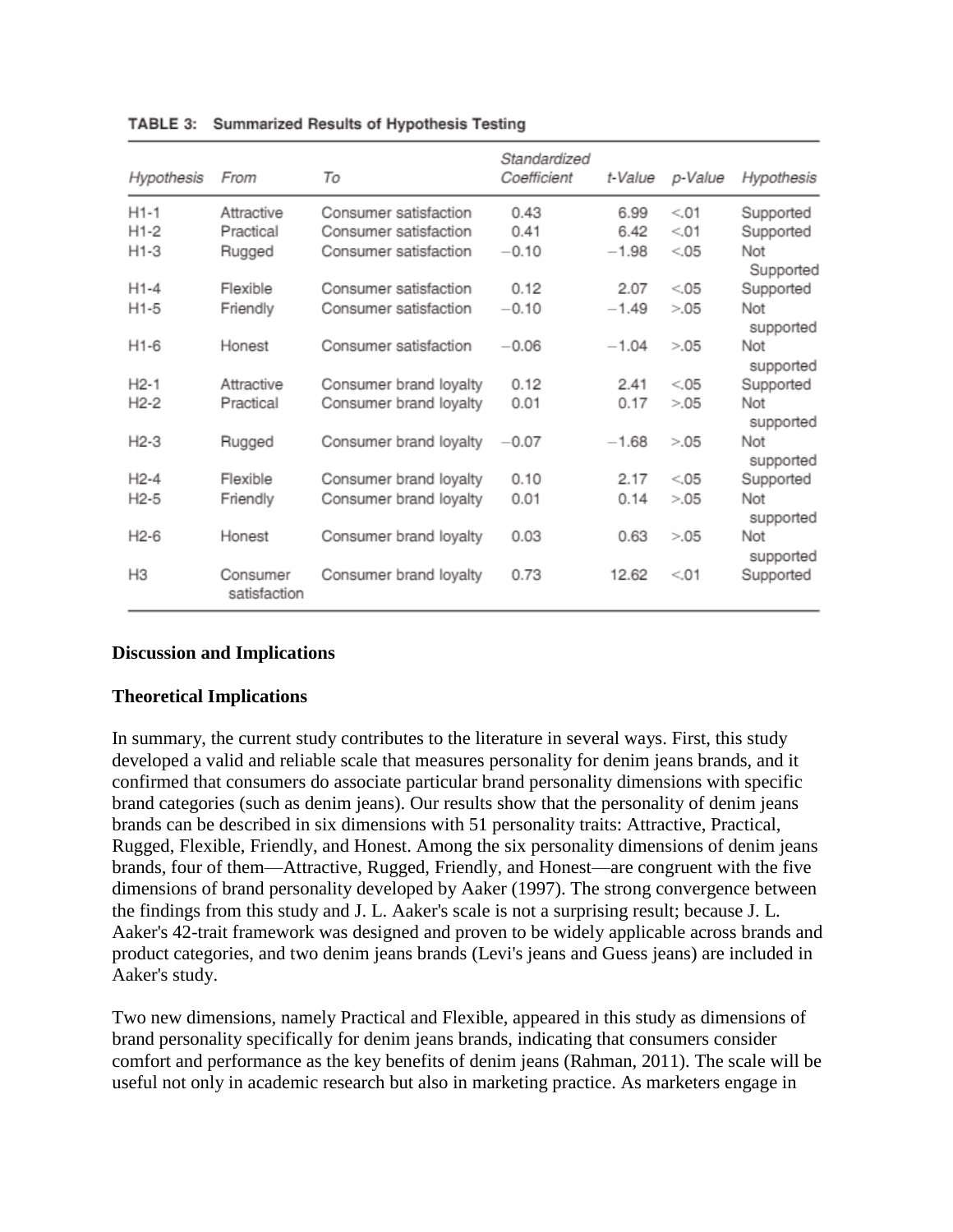projects to understand and improve the brand image in the minds of consumers, they can use the specific scale for assessment, planning, and tracking purposes.

Second, although previous research has suggested that gender influences consumers' brand perceptions, we believe this is the first study to confirm that gender identity influences consumer perceptions of brand personality. This also suggests the direction for a revision of brand personality scale to account for gender differences.

Third, this study showed that not all brand personality dimensions have the same effect on consumer satisfaction and brand loyalty, some dimensions being more effective than others. Specifically, we have identified that three dimensions among all the six personality dimensions, namely, Attractive, Practical, and Flexible, are the positive and significant contributing factors to the creation and enhancement of consumer satisfaction; and two dimensions, namely Attractive and Flexible, are the positive and significant contributing factors to consumer brand loyalty. The Friendly dimension and the Honest dimension do not have a significant impact on consumer satisfaction or brand loyalty. Fourth, this study unveiled that some brand personality dimensions could affect negatively on consumer satisfaction or brand loyalty.

In this study, the Rugged dimension had a strong negative effect on consumer satisfaction. Revelation of the potential negative impacts shows that the negative impact of brand personality also deserves careful consideration (Kaplan et al., 2010). Thus, our findings not only lend support to some existing trends in the latest brand personality research, but also pose new questions and suggest directions for deeper investigation of the brand personality concept such as the impact of gender differences in brand personality perceptions, potential negative effects of brand personality, and different effects of brand personality on consumer satisfaction and brand loyalty.

# **Practical Implications**

### **Personality of denim jeans brands**

In addition to the symbolic meanings of denim jeans which have evolved since the California Gold Rush era of the 1850s, our results indicate that consumers ascribe personality characteristics to denim jeans brands. This is a good combination of the dimensions of brand personality by Aaker (1997), characteristics associated with Practicality (e.g., comfortable, reliable, and versatile) and characteristics associated with Fashion (e.g., cool, youthful, fashionable, creative, and contemporary), suggesting that denim jeans are not only functional wardrobe staples, but also fashion statements.

The most important personality dimension is Attractive, which consists of traits such as fashionable, popular, creative, contemporary, independent, energetic, and successful. This is not a surprising finding given the link of brand personality to consumer identity (Belk, 1988; Maehle & Shneor, 2010). It reflects that people buy and wear denim jeans because they think they are particularly stylish, have a popular label, present some aspects of identity and status, or hope to fulfill their aspirations to be perceived as more attractive in the eyes of their peers. Designers have successfully brought fashion into denim jeans. The innovative and stylish characteristics of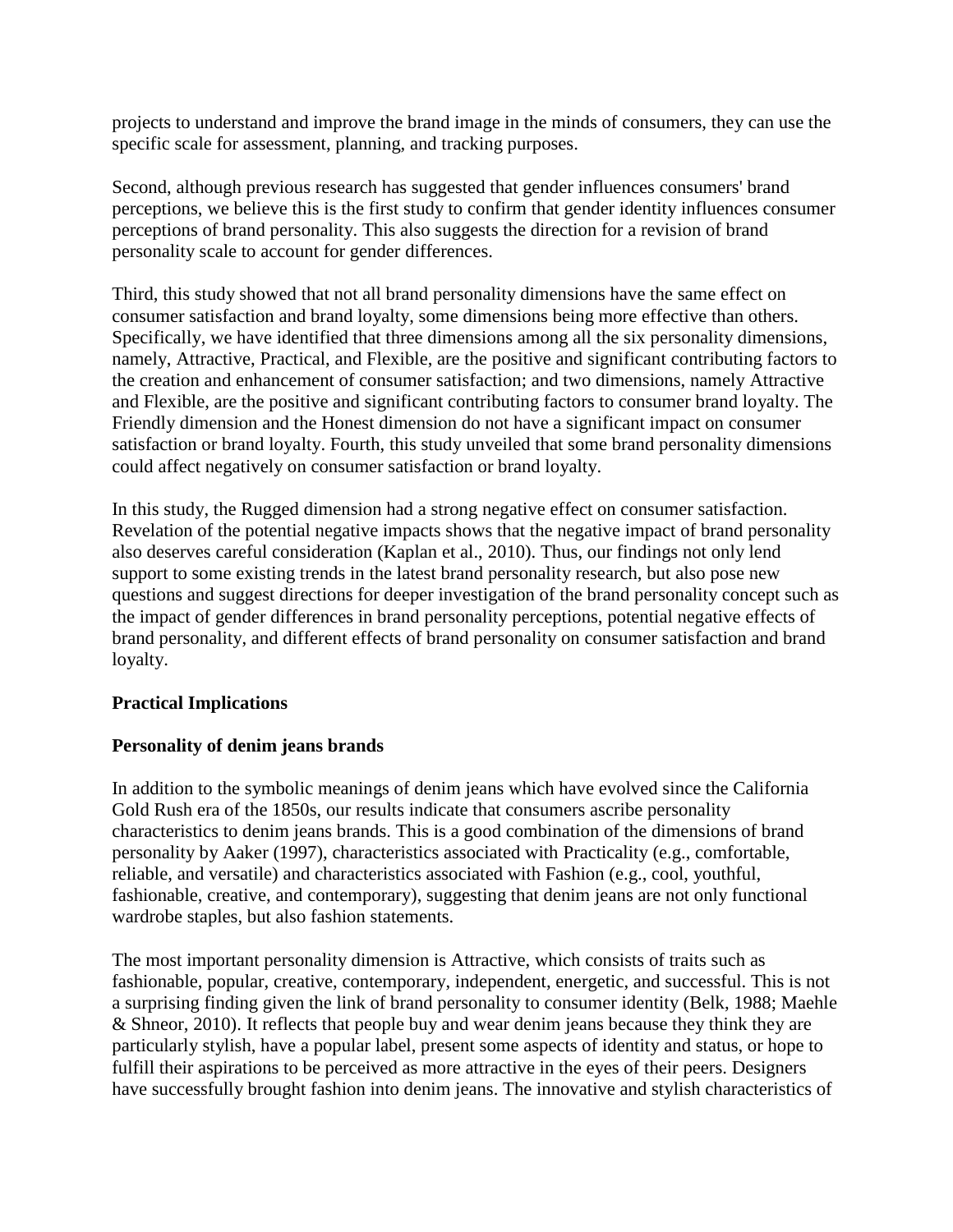denim jeans emphasize the importance of creative excellence in denim jeans product development.

The Practical dimension encompasses traits like comfortable, durable, casual, and accessible, which suggests the importance of quality, comfort, and easy-care of denim jeans products. Denim jeans can be worn with "absolutely anything," they can be worn even if dirty and without ironing, and they can be worn for a long time before being thrown away (Miller, 2010). The Rugged dimension, including country, outdoorsy, hard-working, and sporty, reflects the characteristics of the Western cowboy and working class: strong, rugged, and hard-working. This result comes as no surprise because denim jeans were originally designed as work clothes for miners, farmers, and cowboys. It also suggests that consumers think denim jeans are practical for outdoor activities.

Flexible in this study depicts being soft, relaxed, and versatile. The emergence of the Flexible dimension in this study may be explained by the fact that consumers consider denim jeans to be suitable to all people and for various occasions, even at the office on casual Fridays. The Friendly dimension refers to the characteristics such as personable, outgoing, and kind. This dimension suggests that denim jeans now are a symbol of the ordinary; people put them on to feel comfortable and pleasant. Consumers appear to perceive denim jeans brands as Honest because of their high quality and positive consumer experiences. As denim jeans were originally designed as work clothes, the dimension of Honest once again reflects the characteristics that are normally associated with the working class such as truthfulness and sincerity.

This study confirms that consumers associate particular brand personality dimensions with denim jeans products. As such, brand managers may need to improve their initial strategic decisions regarding the crafting of personality characteristics for brands. The literature suggests that brand personality is shaped through brand name, symbol or logo, advertising, product attributes (Batra, Lehmann, & Singh, 1993), or spokespeople (Aaker, 1997; Keller, 2008), and advertising represents one of the most powerful tools for influencing consumer perception of brand personality associations (Biel, 1993; Maehle et al., 2011). Thus, we think advertising should be carefully developed based on the results of this research to acquire desired personality associations. For example, as the target market indicates that the major personality is attractive, the denim jeans advertising manager should develop advertising that links their brands with charm, excitement, and fashion, featuring innovative products and attractive spokespersons or celebrities.

An interesting, but not surprising, finding is that the personalities of denim jeans are perceived significantly differently by male and female consumers: female consumers perceive denim jeans brands as more attractive than males, and males perceive denim jeans brands as more rugged. The finding is consistent with previous studies which indicate that sex difference plays an important role in the way consumers perceive and relate to brands, and gender identity influences consumers' brand perceptions through creating brand meanings for consumers (Sirgy, 1982; Ye, 2008). Findings confirm that the attractiveness dimension is more associated with female clothes and the ruggedness dimension is more associated with male clothes (Maehle et al., 2011). It implies that female consumer's aesthetic needs in choices of jeans are more obviously related to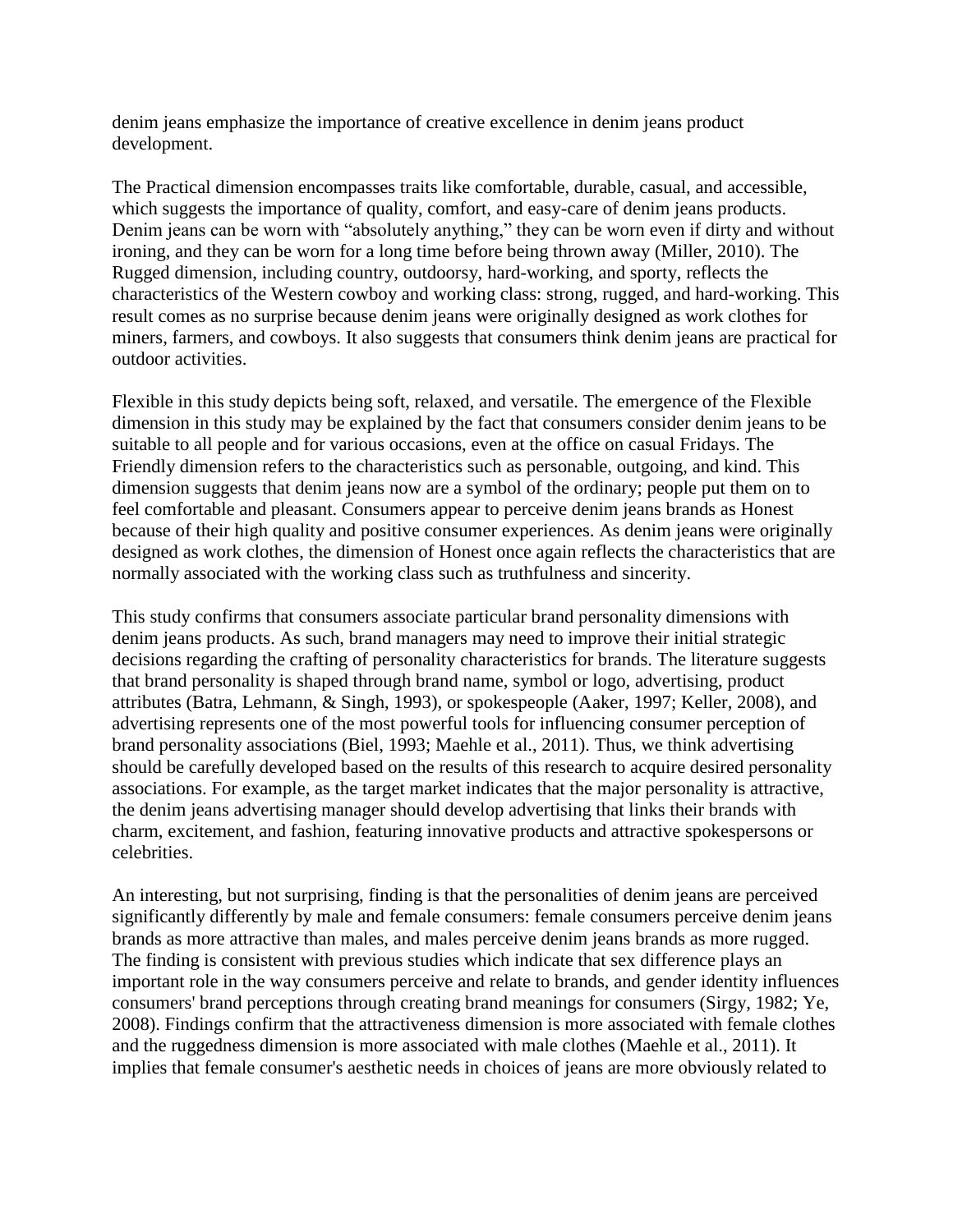eroticism and sexual attraction, but for male consumers, they tend to use denim jeans to deploy masculine codes (Maehle et al., 2011; Miller & Woodward, 2011).

As the first type of truly unisex clothing, jeans represent a breakdown of gender roles. However, it would be misleading to say that jeans for men and women are the same just because they are made in the same way and out of the same material. Understanding gender-based differences in consumer's perceptions of a denim jeans brand could serve to improve the competitive position of the brand. Thus, marketers need to integrate gender-related differences into marketing communications (e.g., message, media) and the product itself (e.g., brand name, logo, product design) in order to help male and female consumers develop certain implicit symbolic meanings to associate the brands with their own gender perceptions (Gainer, 1993; Yorkston & De Mello, 2005).

# **The impact of brand personality on consumer satisfaction and consumer brand loyalty**

The results of this study indicate that certain dimensions of brand personality have a direct impact on consumer satisfaction and consumer brand loyalty. The study results are in line with previous studies, in which researchers have posited that brand personality has a positive impact on brand preference, attitudes, satisfaction, and loyalty toward the brand (Keller, 2008; Sirgy, 1982). This implies that effective brand management encompassing brand personality is of paramount importance in reaching a firm's overall goals of satisfaction, loyalty, and profitability in the denim jeans market. However, this study showed that not all brand personality dimensions have the same influence in increasing consumers' satisfaction and loyalty toward a denim jeans brand, with some dimensions being more efficient than others.

Specifically, we have identified that three dimensions among all the six personality dimensions, namely Attractive, Practical, and Flexible, are the positive and significant factors that contribute toward improving customer satisfaction or loyalty toward denim jeans brands. These findings imply that the more the personality/identity of a denim jeans brand is considered attractive, practical, and flexible, the higher the consumer satisfaction or loyalty toward that brand. Therefore, denim jeans marketers should capitalize on the findings by focusing on these three most important personality dimensions and incorporating them into the marketing strategies and campaigns that are heavily used in the process of personality and loyalty creation in the denim jeans industry such as advertising, celebrity endorsements, and event sponsorship. Notably, the dimension of Practical has a significant impact on consumer satisfaction but it does not have significant direct effect on consumer brand loyalty. This implies that the consumer will be satisfied when functional attributes of denim jeans are fully provided (such as comfort and quality). However, proving these attributes alone does not guarantee customer loyalty. This result confirms the mediating effect of consumer satisfaction on the relationship between practical product attributes and customer loyalty (Bei & Chiao, 2006; Caruana, 2002).

Interestingly, we found that the dimension of Rugged was negatively related to consumer satisfaction in the context of denim jeans brands for the whole sample (including both female and male respondents). We found that males perceive denim jeans brands as more rugged than females. Therefore, we conducted separate analyses for the subsamples of men and women to test whether the dimension of Rugged affects male and female consumer satisfaction and loyalty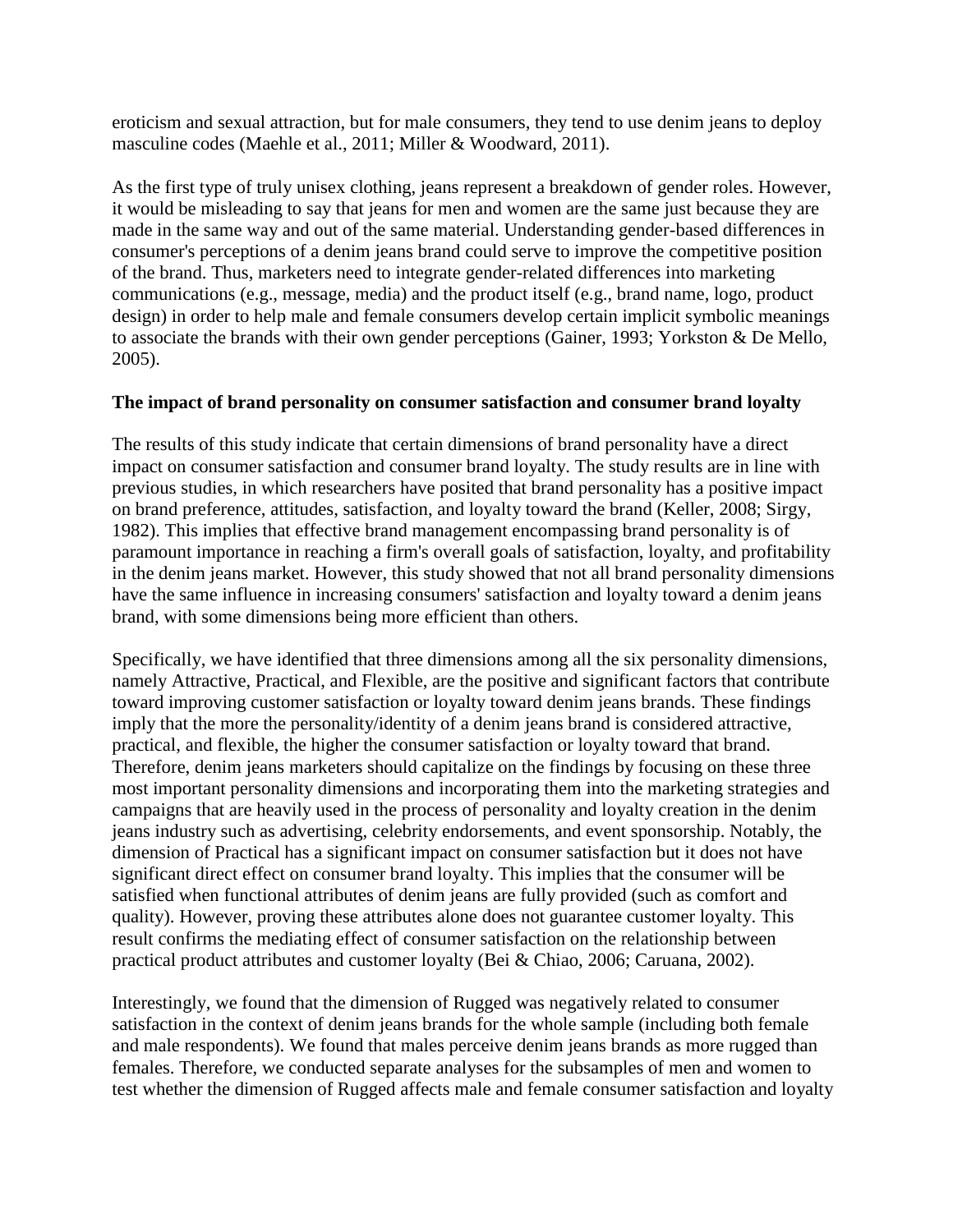differently. The results suggested that the dimension of Rugged does have a significant and negative impact on consumer satisfaction ( $\beta = -1.17$ , t = -2.81, p < .05) and consumer brand loyalty ( $\beta = -11$ ,  $t = -2.49$ ,  $p < .05$ ) for female group but not for male group. This means that the more the personality/identity of a denim jeans brand is considered rugged by female consumers, the lower customer satisfaction and loyalty toward that brand. This was not a surprising finding, as the ruggedness dimension is normally associated with men and men's clothes (Maehle et al., 2011). Thus, we think for women's jeans, marketers should abandon the rugged outdoors position. Also for a denim jeans company offering the same brand for both men and women, they need to distinguish their lines and figure out how to set them apart on a retail basis.

Although consumers also perceived the denim jeans brands as being Friendly and Honest, these two personality dimensions are not strong enough to produce a statistically significant advantage in improving customer satisfaction or loyalty. One possible explanation for the insignificant relationships would be that although the brand personality traits such as friendly and sincere could make a denim jeans brand appear more reliable and family-friendly, they are not effective to create excitement and loyalty among young consumers (Dahlén, Lange, & Smith, 2010; Maehle et al., 2011). Therefore, based on our empirical evidence, we believe that perhaps, the denim jeans brand should avoid trying so hard to be nice and friendly, or investing so heavily for the trustworthy and sincere look.

## **The impact of consumer satisfaction on consumer brand loyalty**

Not surprisingly, we found a statistically significant positive relationship between consumer satisfaction and consumer brand loyalty in the denim jeans market. The findings from this study also confirm the mediating effect of customer satisfaction in the relationship between brand personality and brand loyalty. This means that to increase consumers' repeat purchases and brand loyalty, an understanding of consumer satisfaction is crucial. Generally, product quality leads to customer satisfaction with apparel products. Apparel product quality compatible with consumers' expectation is important in building long-term relationships with customers (Chen-Yu, Williams, & Kincade, 1999). To keep product quality compatible with consumers' expectations consistently, manufacturers should not only focus their attentions on garment design, but also pay attention to establishing a total quality system in which garment performance before and after consumption is examined, and retailers need to understand their target customers' expectations and communicate their findings to manufacturers.

# **Limitations**

First, this study was deliberately performed for denim jeans brands. Second, our findings reflect only young American consumers' personality perception of denim jeans brands. For this reason, the scale should be reassessed with consumers from different cultural backgrounds and in different age groups (Aaker et al., 2001). Third, in addition to the consequences of brand personality, we encourage future research on the potential antecedents of brand personality such as brand name, symbols, marketing communications, pricing, and distribution (Aaker, 1997).

### **References**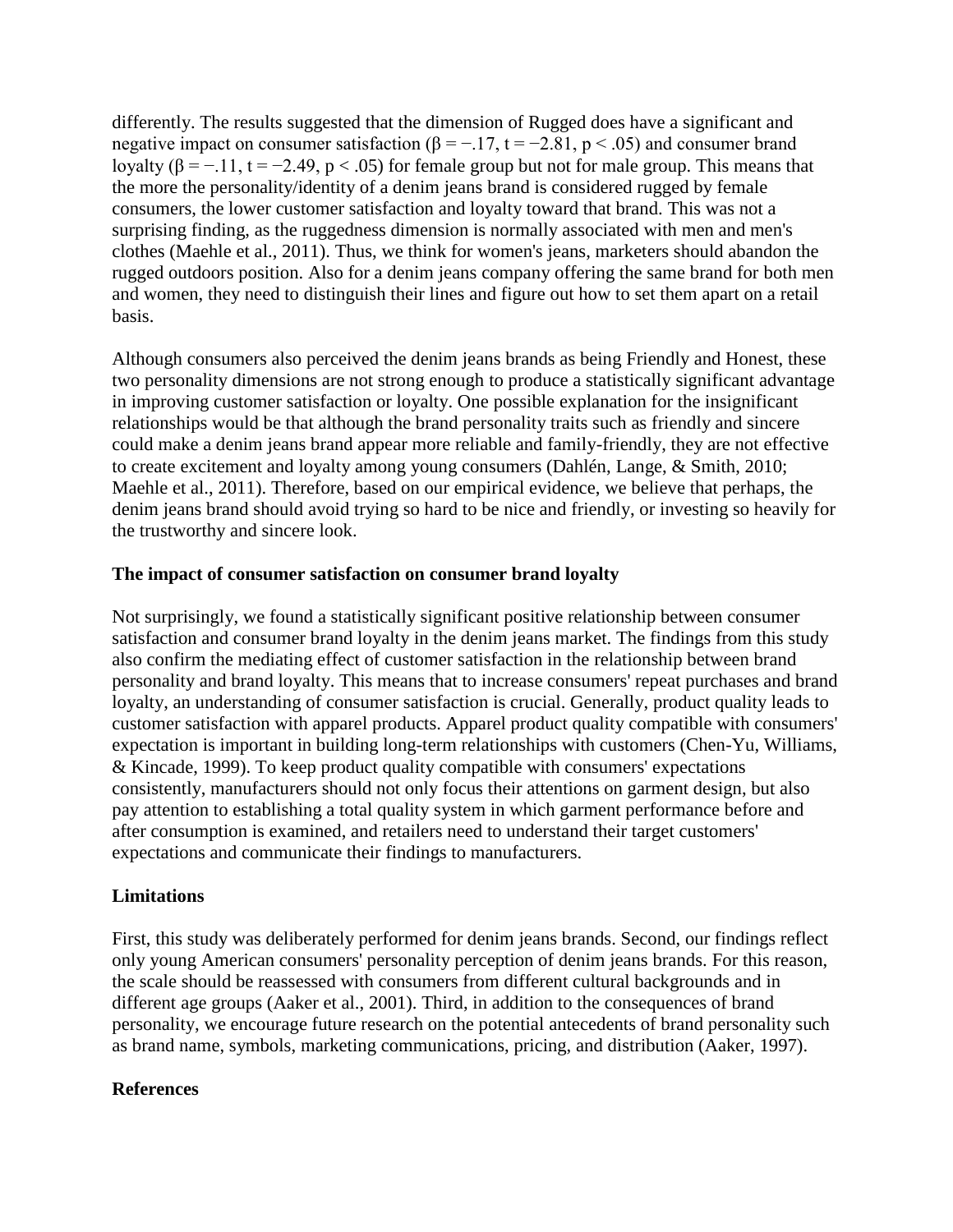Aaker, D. A. (1996). Building strong brands. New York: The Free Press.

- Aaker, J. L. (1997). Dimensions of brand personality. Journal of Marketing Research, 34(3), 347–356.
- Aaker, J. L., Benet-Martínez, V., & Garolera, J. (2001). Consumption symbols as carriers of culture: A study of Japanese and Spanish brand personality constructs. Journal of Personality and Social Psychology, 81(3), 492–508.
- Anderson, E. W., Fornell, C., & Lehmann, D. R. (1994). Customer satisfaction, market share, and profitability: Findings from Sweden. Journal of Marketing, 58(3), 53–66.
- Anderson, J. C., & Gerbing, D. W. (1988). Structural equation modeling in practice: A review and recommended two-step approach. Psychological Bulletin, 103(3), 411–423.
- Armstrong, G., Adam, S., Denize, S., & Kotler, P. (2014). Principles of marketing (6th ed). Melbourne, Victoria: Pearson Australia.
- Arora, R., & Stoner, C. (2009). A mixed method approach to understanding brand personality. Journal of Product & Brand Management, 18(4), 272–283.
- Bagozzi, R. P., & Phillips, L. W. (1982). Representing and testing organizational theories: A holistic construal. Administrative Science Quarterly, 27(3), 459–489.
- Barney, J. B., & Hesterly, W. S. (2012). Strategic management and competitive advantage: Concepts and cases (4th ed.). Upper Saddle River, NJ: Pearson Education Inc.
- Batra, R., Lehmann, D. R., & Singh, D. (1993). The brand personality component of brand goodwill: Some antecedents and consequences. In D. A. Aaker & A. L. Biel (Eds.), Brand equity & advertising: Advertising's role in building strong brands (pp. 83–96). Hillsdale, NJ: Lawrence Erlbaum Associates Inc.
- Bei, L.-T., & Chiao, Y.-C. (2006). The determinants of customer loyalty: An analysis of intangible factors in three service industries. International Journal of Commerce and Management, 16(3/4), 162–177.
- Belk, R. W. (1988). Possessions and the extended self. Journal of Consumer Research, 15, 139– 168.
- Biel, A. L. (1993). Converting image into equity. In D. A. Aaker & A. L. Biel (Eds.), Brand equity and advertising (pp. 67–82). Hillsdale, NJ: Lawrence Erlbaum Associates.
- Bosnjak, M., Bochmann, V., & Hufschmidt, T. (2007). Dimensions of brand personality attributions: A person-centric approach in the German cultural context. Social Behavior and Personality: An International Journal, 35(3), 303–316.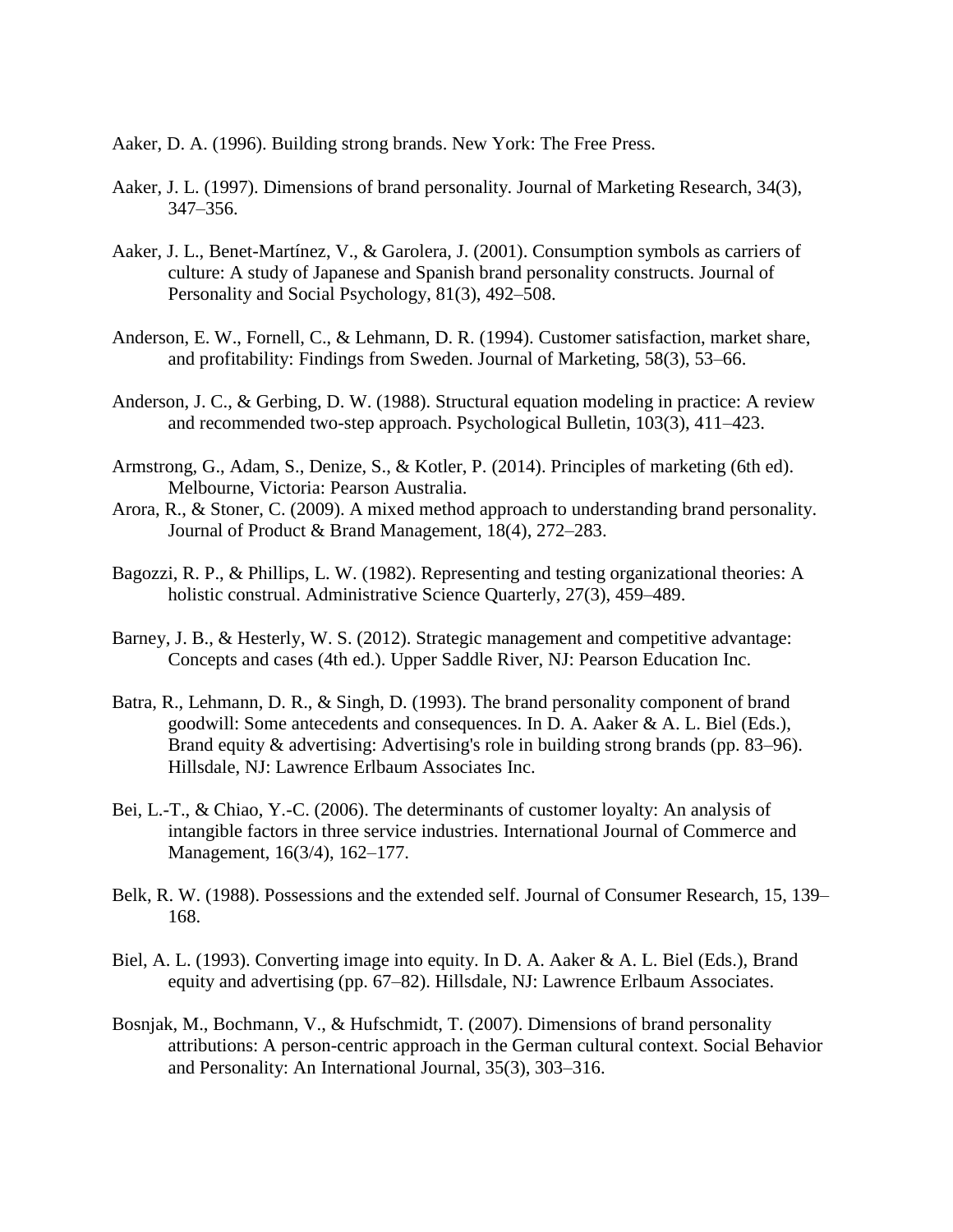- Brakus, J. J., Schmitt, B. H., & Zarantonello, L. (2009). Brand experience: What is it? How is it measured? Does it affect loyalty? Journal of Marketing, 73(3), 52–68.
- Caruana, A. (2002). Service loyalty: The effects of service quality and the mediating role of customer satisfaction. European Journal of Marketing, 36(7/8), 811–828.
- Chaudhuri, A., & Holbrook, M. B. (2001). The chain of effects from brand trust and brand affect to brand performance: The role of brand loyalty. Journal of Marketing, 65(2), 81–93.
- Chen-Yu, J., Williams, G., & Kincade, D. H. (1999). Determinants of consumer satisfaction/dissatisfaction with the performance of apparel products. Family and Consumer Sciences Research Journal, 28, 167–192.
- Cotton Incorporated. (2014). Cotton Lifestyle Monitor. Retrieved October 5, 2014, from <http://lifestylemonitor.cottoninc.com/>
- Dahlén, M., Lange, F., & Smith, T. (2010). Marketing communications: A brand narrative approach. Chichester: John Wiley & Sons.
- Deng, Z., Lu, Y., Wei, K. K., & Zhang, J. (2010). Understanding customer satisfaction and loyalty: An empirical study of mobile instant messages in China. International Journal of Information Management, 30(4), 289–300.
- Flint, D. J., Blocker, C. P., & Boutin, P. J., Jr (2011). Customer value anticipation, customer satisfaction and loyalty: An empirical examination. Industrial Marketing Management, 40(2), 219–230.
- Fornell, C., & Wernerfelt, B. (1987). Defensive marketing strategy by customer complaint management: A theoretical analysis. Journal of Marketing Research, 24, 337–346.
- Fournier, S. (1998). Consumers and their brands: Developing relationship theory in consumer research. Journal of Consumer Research, 24, 343–373.
- Freling, T. H., & Forbes, L. P. (2005). An empirical analysis of the brand personality effect. Journal of Product & Brand Management, 14(7), 404–413.
- Gainer, B. (1993). An empirical investigation of the role of involvement with a gendered product. Psychology and Marketing, 10(4), 265–283.
- Geuens, M., Weijters, B., & De Wulf, K. (2009). A new measure of brand personality. International Journal of Research in Marketing, 26(2), 97–107.
- Giese, J. L., & Cote, J. A. (2000). Defining consumer satisfaction. Academy of Marketing Science Review, 2000(1), 1–24.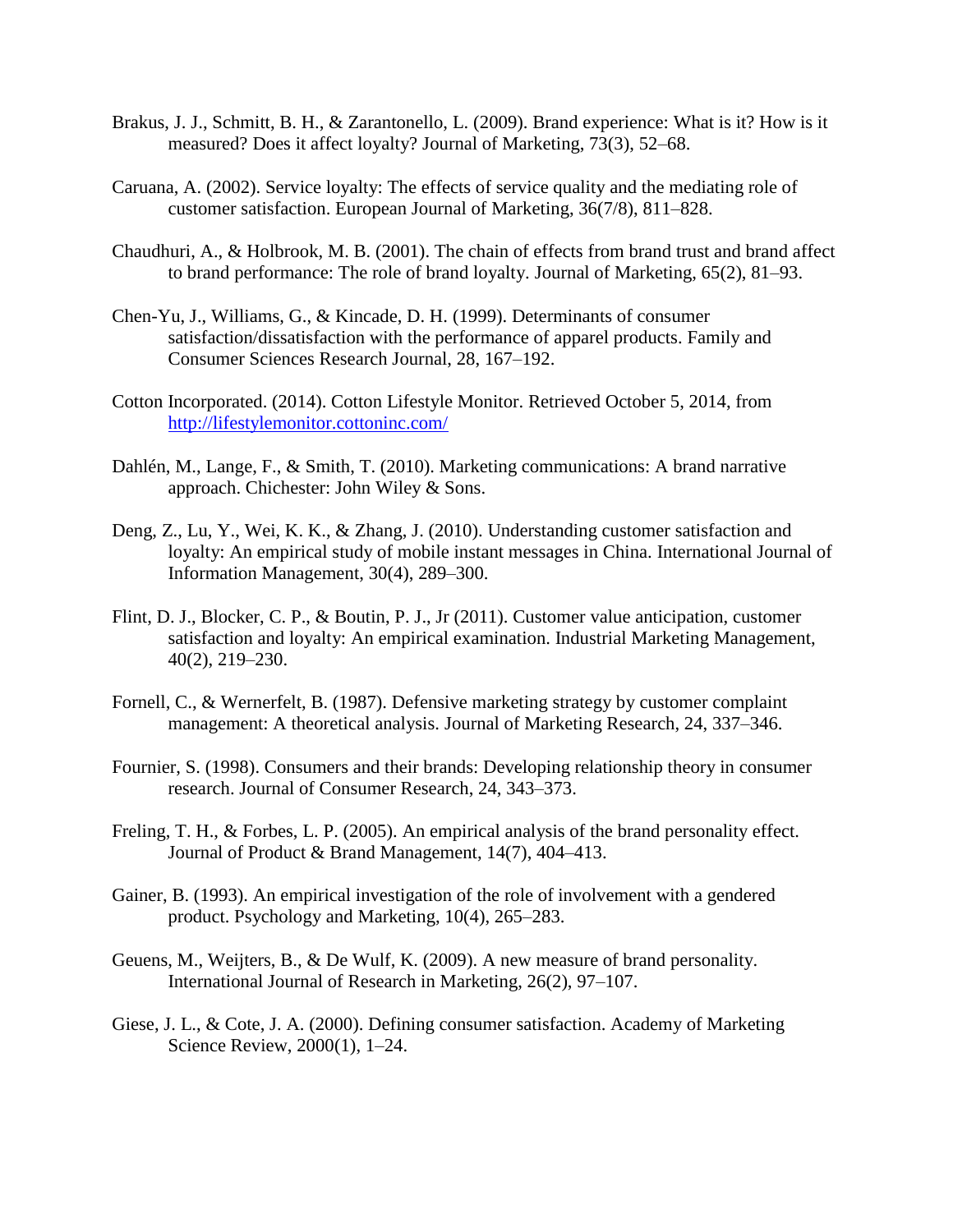- Gordon, B. (1991). American denim: Blue jeans and their multiple layers of meaning. In P. A. Cunningham & S. V. Lab (Eds.), Dress and popular culture (pp. 31–45). Bowling Green, OH: Popular Press.
- Hair, J. F., Black, W. C., Babin, B. J., & Anderson, R. E. (2009). Multivariate data analysis (7th ed.). Upper Saddle River, NJ: Prentice Hall-Pearson Education.
- Kaplan, M. D., Yurt, O., Guneri, B., & Kurtulus, K. (2010). Branding places: Applying brand personality concept to cities. European Journal of Marketing, 44(9/10), 1286–1304.
- Keller, K. L. (2008). Strategic brand management: Building, measuring, and managing brand equity (3rd ed.). Upper Saddle River, NJ: Prentice Hall.
- Kim, J., Baek, T. H., & Martin, H. J. (2010). Dimensions of news media brand personality. Journalism & Mass Communication Quarterly, 87(1), 117–134.
- Lipke, D. (2010, May 20). Men's denim by the numbers. Women's Wear Daily.
- Louis, D., & Lombart, C. (2010). Impact of brand personality on three major relational consequences (trust, attachment, and commitment to the brand). Journal of Product & Brand Management, 19, 114–130.
- Maehle, N., Otnes, C., & Supphellen, M. (2011). Consumers' perceptions of the dimensions of brand personality. Journal of Consumer Behaviour, 10(5), 290–303.
- Maehle, N., & Shneor, R. (2010). On congruence between brand and human personalities. Journal of Product & Brand Management, 19(1), 44–53.
- Magin, S., Algesheimer, R., Huber, F., & Herrmann, A. (2003). The impact of brand personality and customer satisfaction on customer's loyalty: Theoretical approach and findings of a causal analytical study in the sector of internet service providers. Electronic Markets, 13(4), 294–308.
- Milas, G., & Mlačić, B. (2007). Brand personality and human personality: Findings from ratings of familiar Croatian brands. Journal of Business Research, 60(6), 620–626.
- Miller, D. (2010). Anthropology in blue jeans. American Ethnologist, 37(3), 415–428.
- Miller, D., & Woodward, S. (2007). Manifesto for a study of denim. Social Anthropology, 15(3), 335–351.
- Miller, D., & Woodward, S. (2011). Global denim. Oxford, UK: Berg.
- Nam, J., Ekinci, Y., & Whyatt, G. (2011). Brand equity, brand loyalty and consumer satisfaction. Annals of Tourism Research, 38(3), 1009–1030.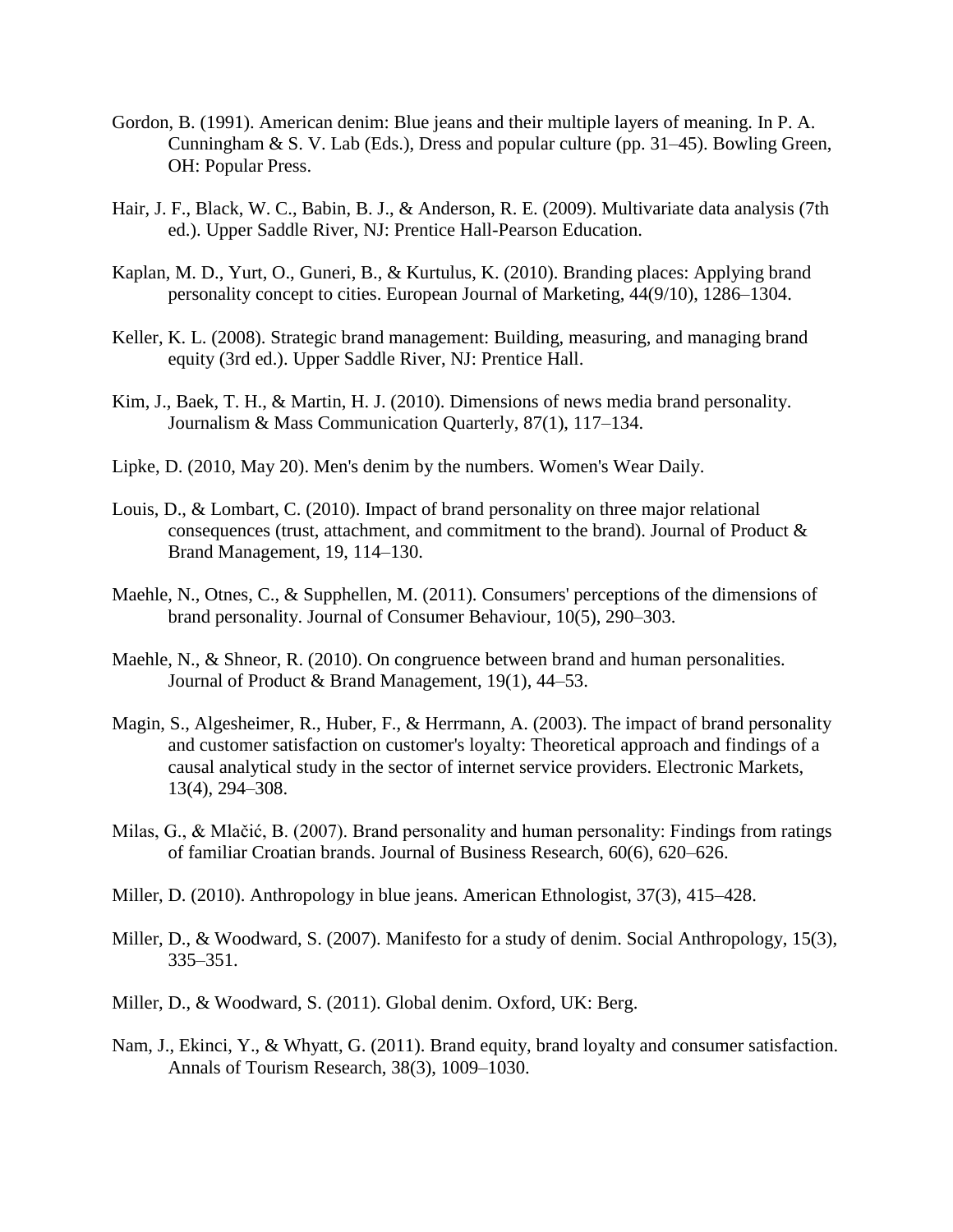Nunnally, J. C. (1978). Psychometric theory (2nd ed.). New York: McGraw-Hill.

- Oliver, R. L. (1980). A cognitive model of the antecedents and consequences of satisfaction decisions. Journal of Marketing Research, 17(4), 460–469.
- Oliver, R. L. (1993). Cognitive, affective, and attribute bases of the satisfaction response. Journal of Consumer Research, 20(3), 418–430.
- Oliver, R. L. (1997). Satisfaction: A behavioral perspective on the consumer. New York: McGraw-Hill.
- Oliver, R. L. (1999). Whence consumer loyalty? Journal of Marketing, 63, 33–44.
- Plummer, J. T. (2000). How personality makes a difference. Journal of Advertising Research, 40(6), 79–84.
- Rahman, O. (2011). Understanding consumers' perceptions and buying behaviors: Implications for denim jeans design. Journal of Textile and Apparel, Technology and Management,  $7(1), 1-16.$
- Roth, S., & Bösener, K. (2015). The influence of customer satisfaction on customer price behavior: Literature review and identification of research gaps. Management Review Quarterly, 65(1), 1–33.
- Sirgy, M. J. (1982). Self-concept in consumer behavior: A critical review. Journal of Consumer Research, 9(3), 287–300.
- Sivadas, E., & Baker-Prewitt, J. L. (2000). An examination of the relationship between service quality, customer satisfaction, and store loyalty. International Journal of Retail & Distribution Management, 28(2), 73–82.
- Solomon, M. R. (1983). The role of products as social stimuli: A symbolic interactionism perspective. Journal of Consumer Research, 10(3), 319–329.
- Su, J., & Tong, X. (2015). Brand personality and brand equity: Evidence from the sportswear industry. Journal of Product & Brand Management, 24, 124–133.
- Sullivan, J. (2006). Jeans: A cultural history of an American icon. New York: Gotham Books.
- Sung, Y., & Kim, J. (2010). Effects of brand personality on brand trust and brand affect. Psychology and Marketing, 27, 639–661.
- Sung, Y., & Tinkham, S. F. (2005). Brand personality structures in the United States and Korea: Common and culture-specific factors. Journal of Consumer Psychology, 15, 334–350.